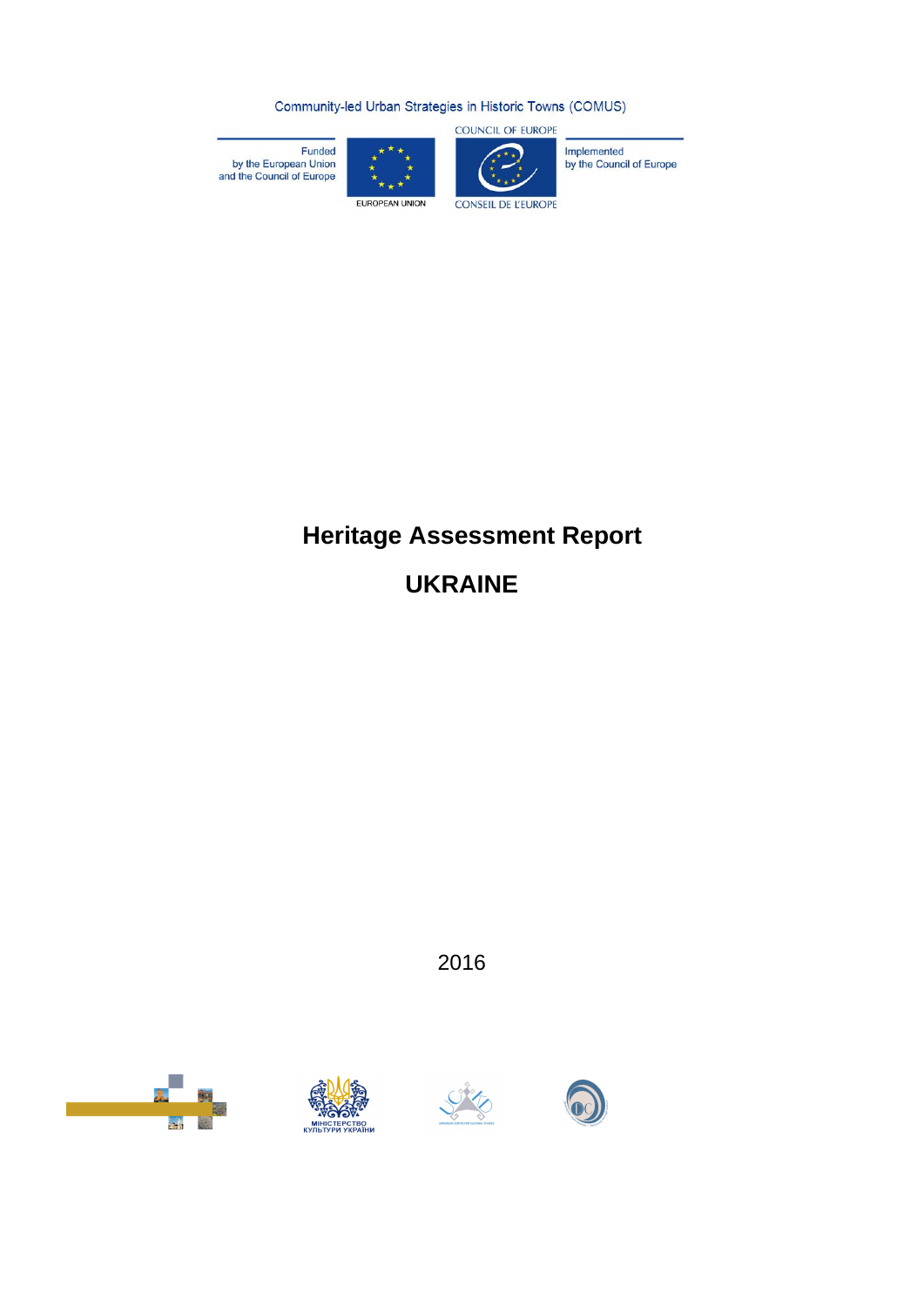The present report has been elaborated by national experts group nominated within the framework of Community-led Urban Strategies in Historic Towns (COMUS) in Ukraine based on the Report prepared as part of the project "Rehabilitating Heritage in Historic Towns" in Ukraine, with necessary revisions, amendments and corrections.

The content of the report is entirely the responsibility of the national experts. The Council of Europe or the European Commission cannot be considered responsible for the information presented.

# **1. General Overview**

#### **1.1 Political System**

According to its constitution, adopted in 1996, Ukraine is a sovereign and independent, democratic, social, law-based state, which exercises power on the principle of its division into legislative, executive, and judicial powers. Under the constitution, the sole body of legislative power in Ukraine is the Verkhovna Rada (The Supreme Council) (art.75) and its special committees in various spheres, in reference to this project, the Committee on Culture and Religious Issues. The Cabinet of Ministers is the highest authority of executive power (art. 113). Judicial proceedings are performed by the Constitutional Court of Ukraine and courts of general jurisdiction (art. 124, 125). The status of the President of Ukraine is determined by article 102: "The President of Ukraine is the Head of State and acts in its name". Since 1<sup>st</sup> January 2006 constitutional amendments have come into force, specifying the authority of the President, the Verkhovna Rada and the Cabinet of Ministers. In particular, the role of the Parliament in the appointment and dismissal of the Prime Minister has been reinforced. Thus, Verkhovna Rada adopts all laws submitted by the governmental bodies, the Presidential Administration and public entities. Responsibility for implementation is imposed on the administrative bodies. However, monitoring, assessment and public discussion remain the weakest links in this process.

#### **1.2 Administrative System**

The system of administrative and territorial arrangement of Ukraine consists of: The Autonomous Republic of the Crimea (annexed by the Russian Federation (or RF) in 2014 and included into the administrative system of RF in violation of all international treatments, regulations and norms), regions (two of which, Donetsk and Luhansk regions, suffer from partial occupation by armed units supported by RF), districts, cities, city regions, towns and villages.

Ukraine consists of the following administrative territorial units: *the Autonomous Republic of Crimea* (see above), the regions (oblasts) of Vinnytsya, Volyn, Dnipropetrovsk, Donetsk, Zhytomyr, Transcarpathia, Zaporizhya, Ivano-Frankivsk, Kyiv, Kirovohrad, Luhansk, Lviv, Mykolaiv, Odessa, Poltava, Rivne, Sumy, Ternopil, Kharkiv, Kherson, Khmelnytskyi, Cherkasy, Chernivtsi, Chernihiv, and Kyiv city.

State management in the sphere of cultural heritage protection, regional development and spatial planning of inhabited places, and environmental protection is conducted by the Cabinet of Ministers of Ukraine through bodies of executive power and special governmental bodies: the Ministry of Culture (MCU), Ministry of Regional Development and Construction (MRDCU), and Ministry of Environmental Protection (MEPU).

The MCU is the central body of executive power in the sphere of protection of cultural heritage. Within the structure of the MCU there is the Directorate for Cultural Heritage Protection.

The MRDCU is the main body within the system of the central bodies of executive power for the issues for the realisation of state regional policy and the policy in the sphere of construction, architecture and city construction, and the improvement of administrative and territorial arrangement of Ukraine. In accordance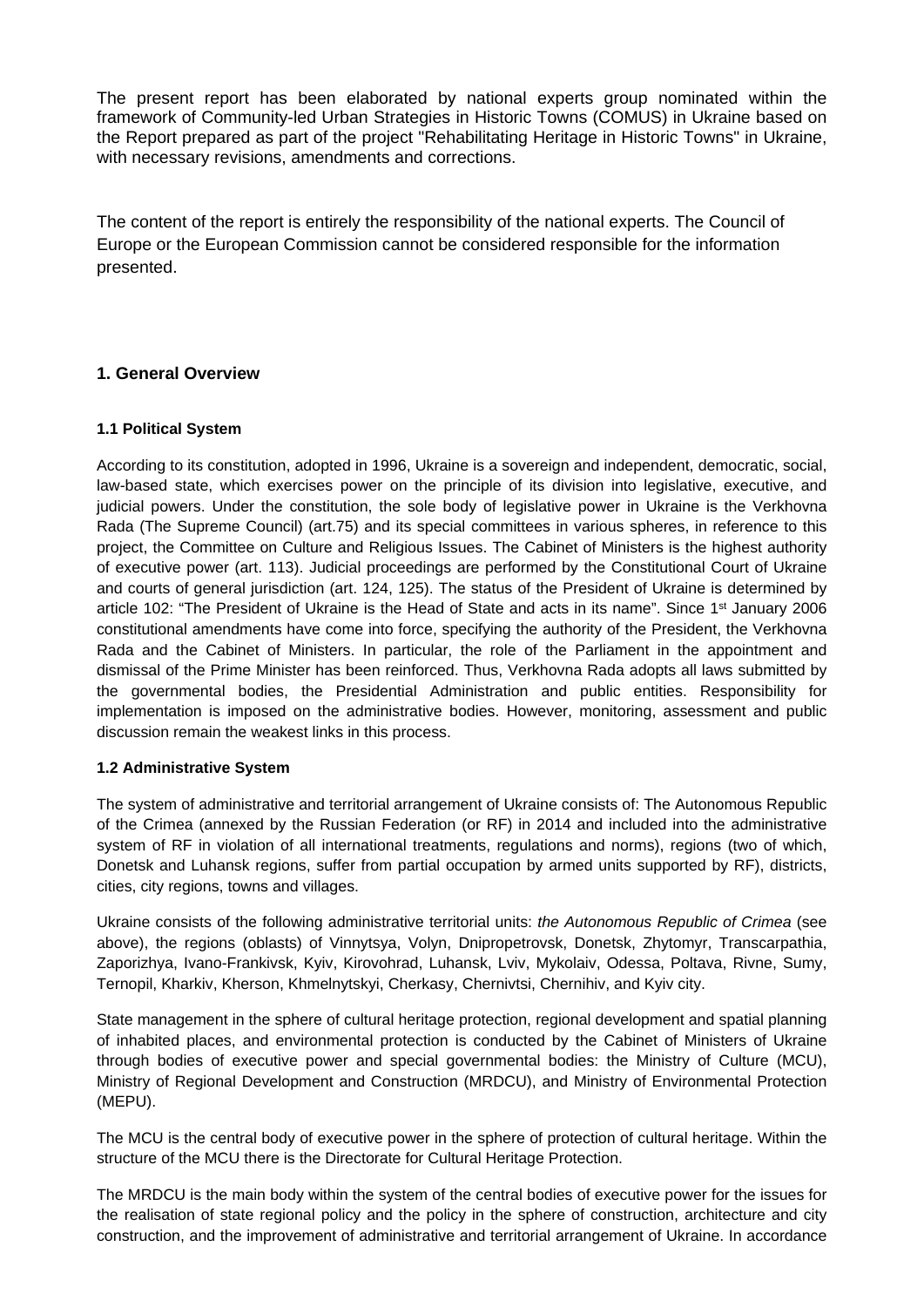with the tasks delegated to it, the MRDCU has a role to play in the regulation of works to sites recorded in the State Register of immovable monuments of Ukraine including works concerning architectural and city construction objects, as well as gardens, parks and monumental art, and other sites on the register (see also Part 2.7).

# **1.3 Legal System**

The basic principles of the preservation of cultural heritage are reflected in the country's main law. The Constitution of Ukraine, which was adopted at the fifth session of the Ukrainian parliament (Verkhovna Rada), on the 28<sup>th</sup> of June 1996, proclaims that: "Cultural heritage shall be protected by law" (part 4, article 54); "The State shall ensure the preservation of historical monuments and other objects of cultural value..." (part 5, article 54); "Everyone shall be obliged not to harm nature or cultural heritage, and to compensate for any damage he/she has inflicted" (article 66).

The cultural heritage of Ukraine is an integral part of the world's cultural heritage. The preservation and enhancement of cultural values is a priority in government policy on the sphere of culture, as is reflected in Cabinet of Ministers of Ukraine's (CMU) resolutions and programmes. In accordance with the Law of Ukraine 'On the basics of National Security of Ukraine' (Article 3), "spiritual, moral and ethic, cultural and historic values are the basis of national security". The basic law on cultural heritage is the Law of Ukraine On Protection of Cultural Heritage (2000, updated in 2012).

In accordance with the international conventions ratified by the Parliament of Ukraine, preservation of cultural heritage is an international legal obligation of our country to the global community. Ukraine joined a range of international conventions and agreements in the sphere of cultural heritage, namely:

- Convention on the Protection of Cultural Property in the event of Armed Conflicts (Hague, 1954)
- European Convention on Protection of the Archaeological Heritage (London, 1969);

 Convention on Means of Prohibiting and Preventing the Illicit Export, Import and Transfer of Ownership of Cultural Property (Paris, 1970);

 Convention for the Protection of World Cultural and Natural Heritage (Paris, 1972); Convention for the Protection of the Architectural Heritage of Europe (Granada Convention, 1985);

- European Convention on the Protection of Archaeological Heritage (revised) (Valletta, 1992);
- UNIDROIT Convention on Stolen or Illegally Exported Cultural Objects (Rome, 1995)
- Convention on the Protection of the Underwater Cultural Heritage (Paris, 2001);
- Convention for the Safeguarding of the Intangible Cultural Heritage (Paris, 2003);
- The European Landscape Convention (The Florence Convention, 2000);

 Council of Europe Framework Convention on the Value of Cultural Heritage for Society (The Faro Convention, 2005);

The Convention on the Protection and Promotion of the Diversity of Cultural Expressions (2005).

# **1.4 Economic System**

According to the budgetary code of Ukraine (2002), the different government levels can finance sites under their direct control (in other words, which have local, regional or national significance), which reflects, besides other things, their level of responsibility. The policy of decentralization, in place in Ukraine since 2014, provides local governments with new opportunities but also places more responsibilities on them in various spheres, particularly, cultural heritage preservation and promotion. The correlation between cultural expenditures from state and regional/local budgets for 2017 is 1:3, that is, it is projected UAH 3,000,000,000 from state budget vs UAH 9,000,000,000 from regional/local budgets. The Law of Ukraine *On Principles of the State Regional Policy* (2015) establishes the main legal, economic, social, ecological, humanitarian and organization principles of the state regional policy as an integral part of the internal and economic policy of Ukraine.

The State Strategy for Regional Development, 2020, approved with the CMU Resolution #385 as of August  $6<sup>th</sup>$ , 2014, defines as one of its key priorities, the territorial social and economic integration and spatial development. It could be reached, as the Strategy states, by a set of interconnected objectives, in particular: *rational use of natural and resource potential, preservation of cultural heritage and the most valuable natural territories*. The Strategy envisages: preservation of historical and cultural values and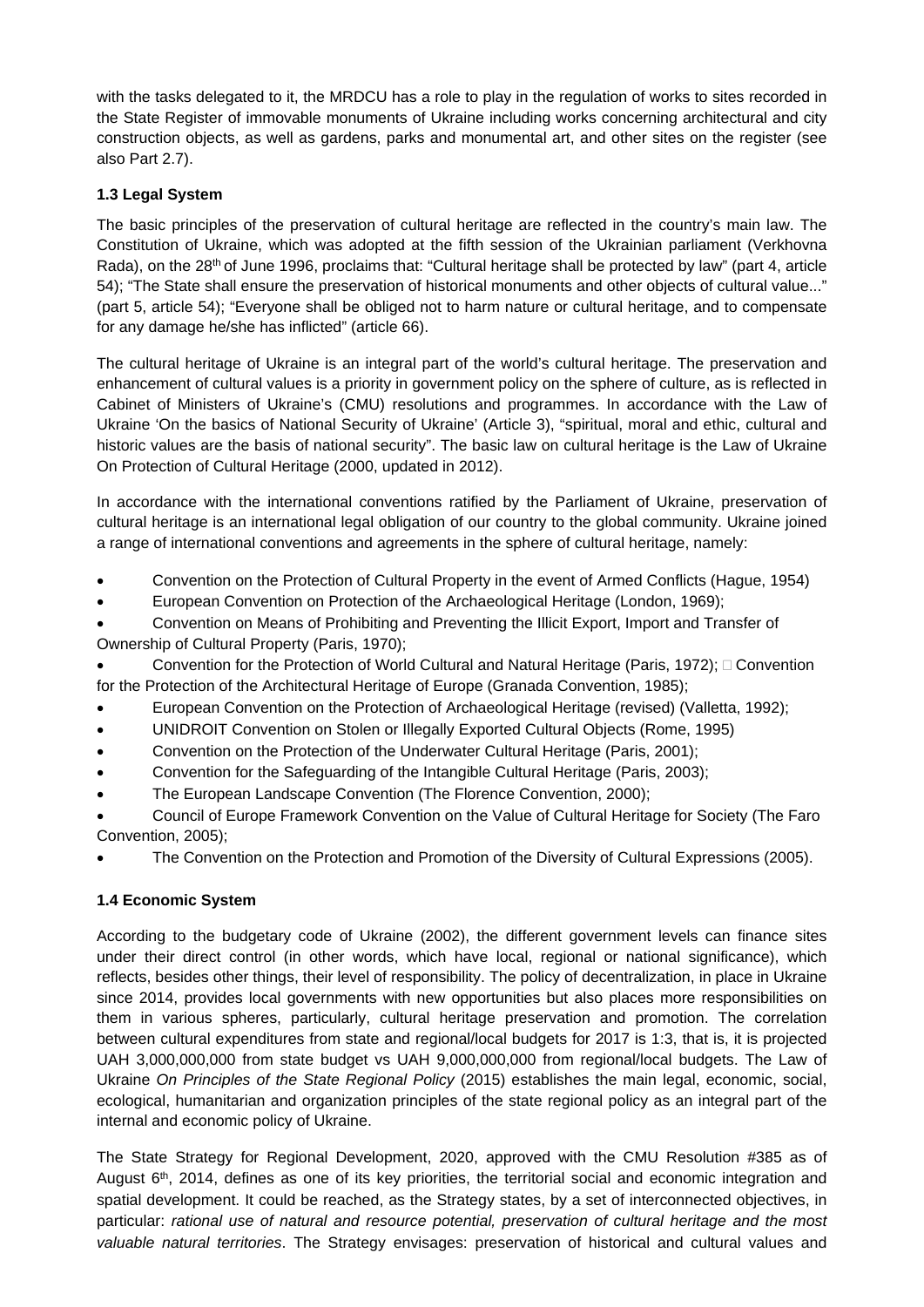natural heritage, making them widely accessible; raising awareness of citizens concerning the value of their land, involving them in its management; rational use of cultural and natural resources for economic development and employment; preservation of biological and landscape diversity; preservation of authentic culture, traditions, customs, believes, rituals, etc.

The Ukrainian economy has changed recently due to the above-mentioned conflicts: mining and metallurgy in the eastern part of Ukraine (Donbass) has reduced, meanwhile construction, agrarian industry, real estate and IT have become the main source of national revenue.

# **2. Specific Information**

### **2.1 System of administration of Cultural and Natural Heritage**

The Law of Ukraine "On Protection of Cultural Heritage" №1805-ІІІ of 08.06.2000 (with amendments of 2012, 2013, 2014, 2014, 2015, 2016; Chapter 2 "Management of Protection of Cultural Heritage") maintains that state management in the sphere of protection of cultural heritage is entrusted to the Cabinet of Ministers of Ukraine and the specially authorized bodies for the protection of cultural heritage.

Other bodies are answerable to these specially authorized bodies for the protection of cultural heritage including:

- central bodies of executive power in the sphere of cultural heritage protection;
- body for protection of cultural heritage of the Autonomous Republic of Crimea;
- regional, district, Kyiv and Sevastopol city state administrations;
- executive bodies of village, settlement, town/city councils.

The Ministry of Culture of Ukraine (MCU) is authorized to be the central body of executive power in the sphere of protection of cultural heritage. The structural unit of the MCU is the Directorate for Cultural Heritage Protection, responsible for public policy on cultural heritage protection and preservation; monitoring and supervision of compliance with laws on cultural heritage protection; promotion of international co-operation in the given field.

Some responsibilities for architecture and town-planning monuments are shared with the Ministry of Regional Development and Construction of Ukraine (MRDCU), the main body of centralised executive power in the sphere of construction, architecture and town-planning, improvement of administrative and territorial arrangement of Ukraine. It is responsible for architecture and town-planning matters, gardens, parks and monuments, and other sites on the State Register of Immovable Monuments of Ukraine (see 2.7). It organizes the preservation, protection, registration, use and restoration of the built environment, including in areas of historic construction.

However, special bodies for protection of cultural heritage in regions and cities are practically absent. There are only divisions for the protection of cultural heritage at the city councils of Kyiv, Odessa and Lviv. This situation came about as a result of CMU Resolution #346, on March 28<sup>th</sup> 2011, "On Liquidation of Government Bodies" (point 4, article 7 of the Presidential Decree #1085 as of December 9, 2010, "On Optimization of Central Executive Bodies"). It led to the closure of the State Service for Cultural Heritage Protection of the Ministry of Culture of Ukraine in 2012. In 2014, the Department of Cultural Heritage in the MCU structure was also closed.

At the regional level (where cultural heritage protection offices are absent) issues of protection of cultural heritage are dealt with partly by the cultural boards of the regional state administration and partly by the architecture and town-planning boards.

The average number of specialists engaged directly in cultural heritage protection at a regional and city level varies from 1 to 3 persons (except for the city of Kyiv, which has more staff).

Regional cultural heritage protection bodies are under accountable to the local and central bodies of executive power in the sphere of cultural heritage protection (MCU) within the limits foreseen by law.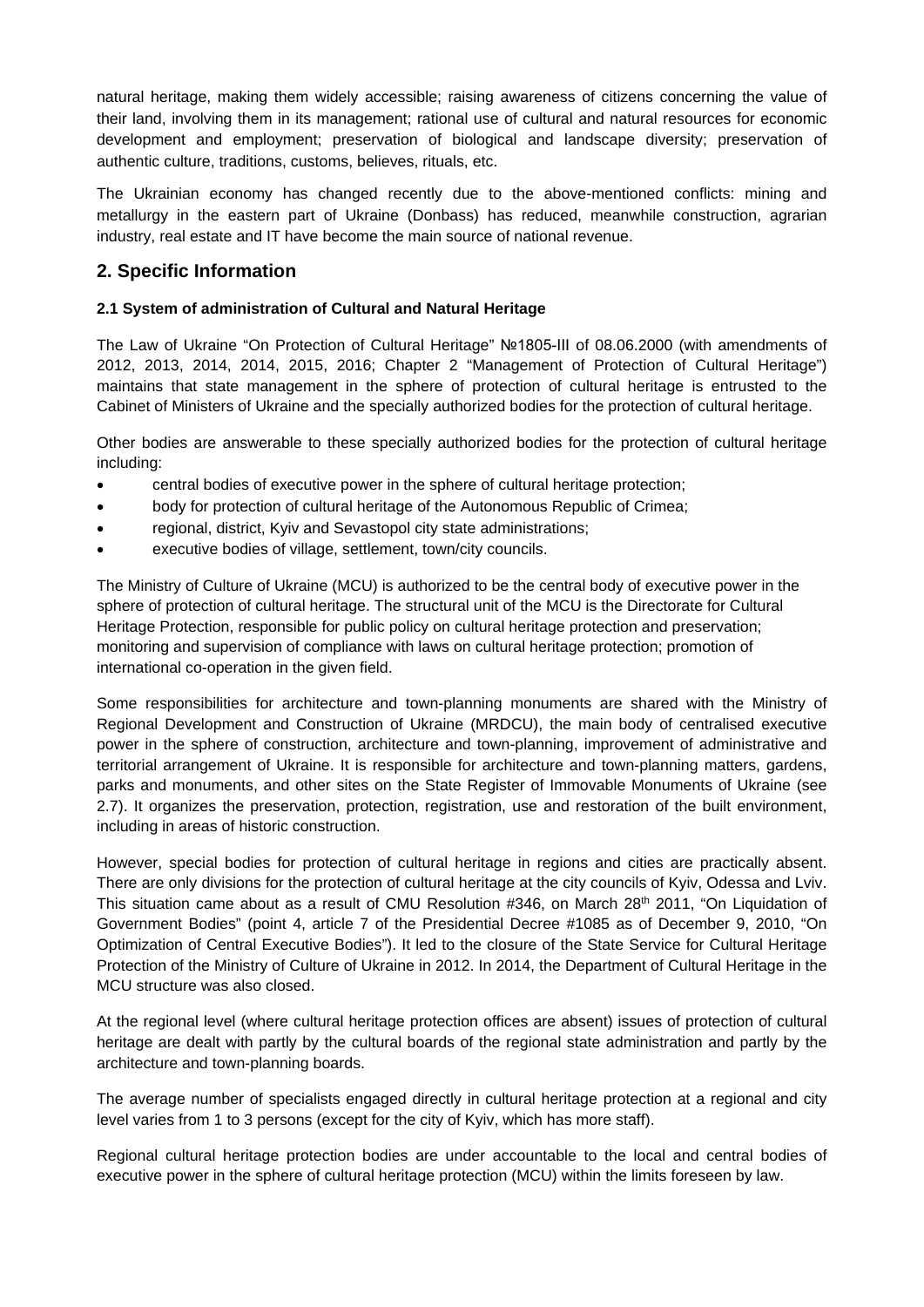The implementation of decisions (decrees, permits, orders, and resolutions) of the central body of executive power in the sphere of cultural heritage protection (MCU) is obligatory for the bodies for the protection of cultural heritage, as well as for legal and natural persons.

The main body for environmental protection is the Ministry of Environmental Protection of Ukraine (MEPU). Its tasks include implementation of the state policy concerning environmental protection, and the efficient use, reproduction and protection of natural resources; managing state control over the use and protection of the land, environmental security, the creation of reservations, waste products treatment; the formation, protection and use of the environmental network; ensuring the conduct of geological research and efficient use of mineral resources.

# **2.2 Legal texts for Cultural and Natural Heritage and how they relate to other legal texts and policies**

The foundations of the current legislation in the sphere of cultural heritage and historical environment were laid down in the last quarter of the 20<sup>th</sup> century, when Ukraine was a part of the USSR. In an independent Ukraine, the legislative basis of cultural matters, including issues concerning the protection of cultural heritage, was established by the "Fundamental Legislation of Ukraine on Culture", which was approved in1992 and replaced by the Law of Ukraine "On Culture" in 2010.

Furthermore, the Parliament has passed a number of laws regulatoing activities in the museum, archival, library fields, in architecture and town-planning, use and protection of immovable monuments and natural environment: "On Nature Reserve Fund of Ukraine" (1992), "On the Principles of Town Planning" (1992), "On the National Archive Fund and Archives" (1993), "On Museum and Museum Business" (1995), "On Architectural Activity" (1999), "On Export, Import and Return of Cultural Values" (1999), "On Planning and Development of Territories" (2000), "On Protection of Cultural Heritage" (2000), "On Protection of Archaeological Heritage" (2004), "On Settlement Improvement" (2005). Also protection of cultural heritage is regulated by the rest branch legislation.

The main law in the sphere of protection of cultural heritage is the Law of Ukraine "On Protection of Cultural Heritage", together with a number of normative legal documents passed over recent years, including:

 List of Historical Inhabited Places of Ukraine (cities and villages) (the Resolution of the Cabinet of Ministers of 26.07. 2001 № 878);

Procedure for defining the category of the sites on the cultural heritage register;

 State Register of Immovable Monuments of Ukraine (the Resolution of the Cabinet of Ministers of 27.12.2001 № 1760), establishing the procedure for listing cultural heritage sites on the State Register of Immovable Monuments of Ukraine, it identifies the criteria for defining heritage as of national and local significance.

 Resolution of the Cabinet of Ministers of 14.02.02 № 137 "On Conditions of Assignation of Religious buildings which are Significant Monuments of Architecture to Religious Organizations".

 Order of issue of permits for archaeological investigations, excavations, and earthworks on the territory of a monument, or protected archaeological site, in protected areas and historical areas of the inhabited cities, as well as permits for investigations of remains of human activity underground or water in the territory of Ukraine (the Resolution of the Cabinet of Ministers of 13.03.02 № 316).

 Order of delimitation of boundaries of historical areas of inhabited places and regulations of their use, restriction on economic activity on the territory of historical areas of inhabited places (the Resolution of the Cabinet of Ministers of 13.03.2002 № 318).

 Procedure of pecuniary valuation of monuments (the Resolution of the Cabinet of Ministers of 26.09.2002 № 1447);

 The Complex programme of issue of passports for the objects of cultural heritage for 2003 – 2010 (the Resolution of the Cabinet of Ministers of 09.09.2002). The purpose of the programme is the improvement accounting procedures for objects of cultural heritage and ensuring state registration.

Common edicts of the State Committee of Construction, Architecture and Housing Policy of Ukraine (*now the Ministry of Regional Development and Construction of Ukraine*) and of the Ministry of Culture and Arts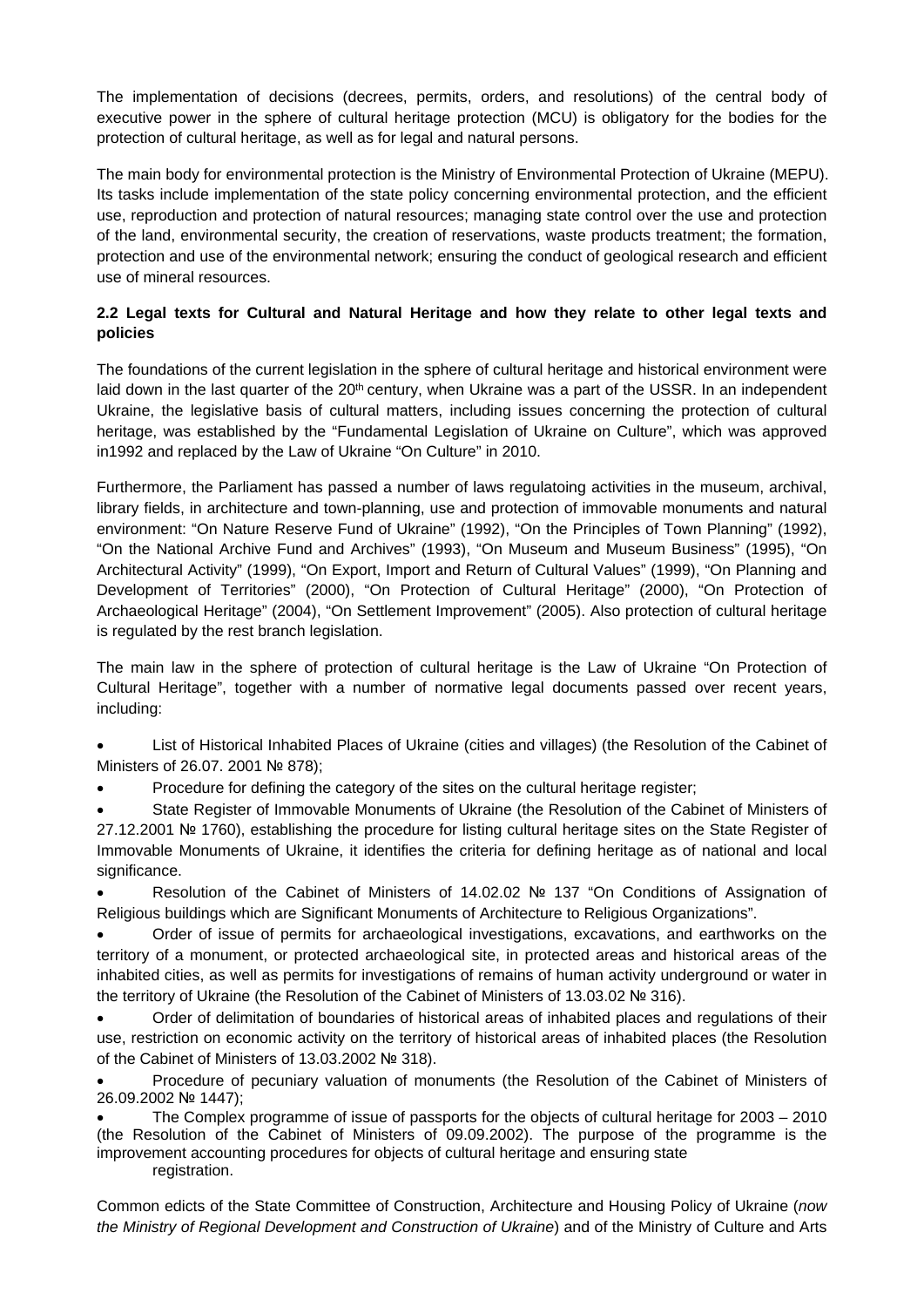of Ukraine (*now the Ministry of Culture of Ukraine*) approved the Model Statute of Consultative Council on Cultural Heritage Protection concerning the local bodies of protection of cultural heritage (26.02.01 Nº42/94) and the Order of installing and use of protection boards and protection signs on immovable monuments (27.01.04 № 30/10).

By the edict of Derzhbud (State Construction Committee *now - Ministry of Regional Development and Construction of Ukraine*) of 13.09.2004 №173 DBN В .3.2-1-2004 "Restoration, Conservation, and Repair Works at Monuments of Cultural Heritage" came into force on 1st January 2005.

Edicts of the MCU approved the following normative legal documents:

- Order of certification of an object of cultural heritage as a monument (of 05.12.05. № 900);
- Instruction on execution of papers on administrative offences in the sphere of protection of cultural heritage (of 04.08.06, № 636);
- Reporting Form (administrative data № 1-ПКС (annual)) "Report on immovable monuments and objects of cultural heritage" and application instructions for it (of 20.08.07. № 48);

 Standard of rendering of administrative service of issue of permit for archaeological investigations ,excavations, and investigations of remains of human activity under the earth surface and water on the territory of Ukraine (of 01.09.2009. № 715/0/16-09).

The order of registration of cultural heritage objects (of 11.03.2013, N158).

Since the 1970s the management of cultural heritage protection in Ukraine has been divided between the cultural and construction bodies, leading to a lack of co-ordination between departments. Experts in the field of cultural heritage are of the opinion that this has had a negative effect on the development of the legislation system and practice of monument protection in Ukraine. Thus, in 2002, as a result of a lack of co-ordination between the departments of the MCU and Derzhbud, the Ministry of Justice of Ukraine annulled the state registration of the normative legal document "Order for Determining the Protection Boundaries around Monuments", and as of 21<sup>st</sup> November 2002 the law lost its validity. This document contained: systematized requirements for the establishment of boundaries and general definition of security of protection zones around separate monuments and their complexes; territorial organization of monuments' protection; and, methodology of development and use of protection zones. These were especially important for large cities. To this day there lack of normative regulations concerning these issues. This and other gaps in legislation should be covered by the new law on cultural heritage, which is currently under development by the Ministry of Culture.

# **2.3 Forms of Immovable Heritage Protection**

Cultural heritage assets, regardless of the type of ownership, or their archaeological, aesthetic, ethnological, historic, artistic or scientific values, are subject to registration in the State Register of Immovable Monuments of Ukraine. Thereby, they have the status of monuments and are brought under the protection of the state. Cultural heritage assets are included in the Register under such categories as *monument of national significance* and *monument of local significance*, depending on their value (see 2.7).

By types, objects of cultural heritage are divided into:

 *Constructions* (works) – works of architectural and engineering art, works of monumental sculpture and monumental painting, archaeological artefacts, caves with evidence of human activity, buildings or rooms, preservation of authentic evidence about prominent historical events, life and activities of well-known persons;

 *Complexes (ensembles)* – topographically defined set of separate or connected objects of cultural heritage;

 *Remarkable places* – natural-anthropogenic zones or landscapes, valuable from archaeological, aesthetic, ethnological, historical, architectural artistic or scientific point of view.

By kinds, objects of cultural heritage are divided into:

Archaeological, historical objects, objects of monumental arts, architecture and town-planning objects, objects of garden park arts, landscape objects, science and engineering objects.

# *Protection zones of cultural heritage*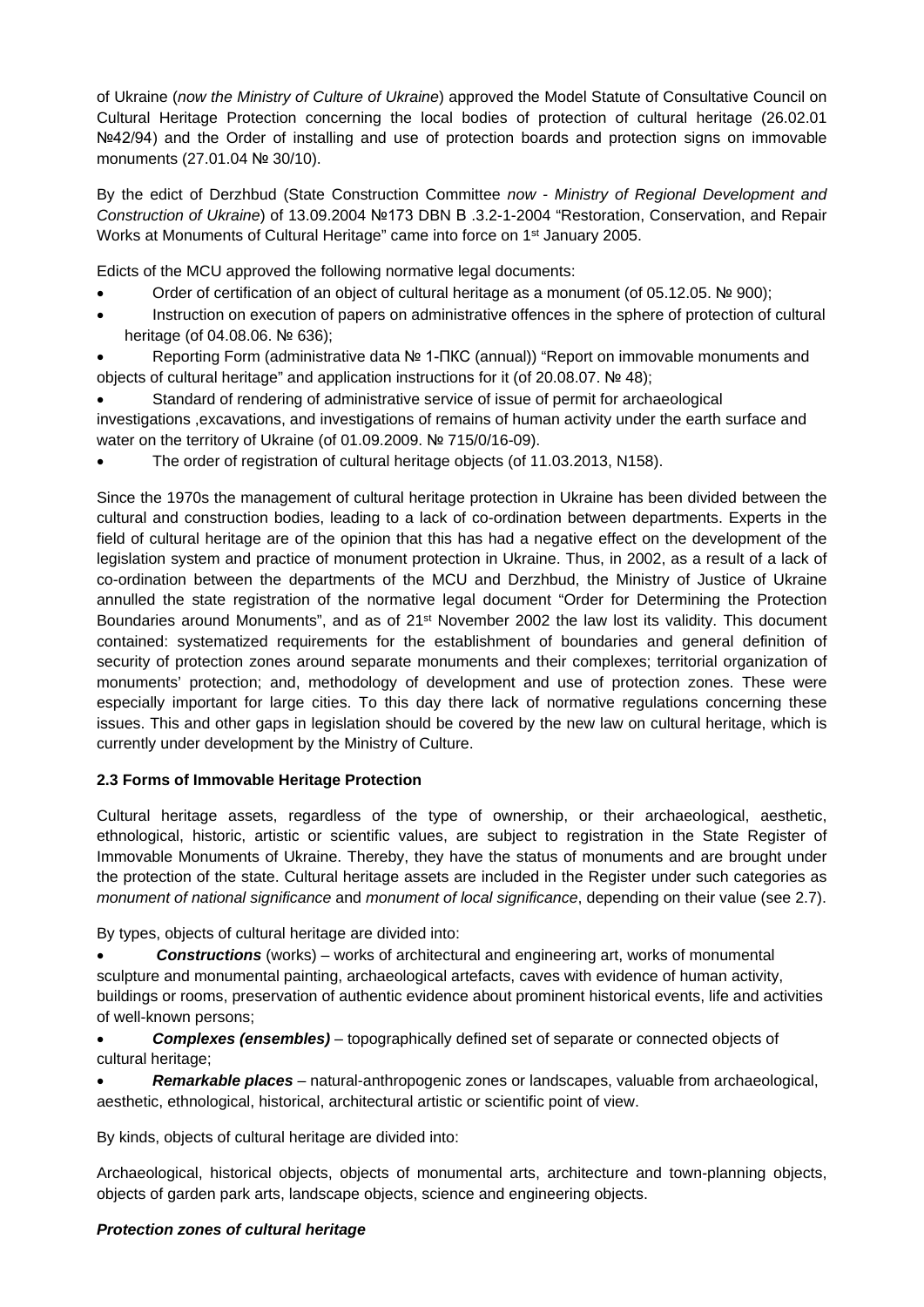In accordance with the legislation and in order to ensure adequate protection for monuments and their traditional environments and the environment associated with complexes (ensembles) environments, State Register includes surrounding zones of monument protection: *protection zones, zones of regulated construction, and zones of protected landscape.*

Zones of monument protection are delineated on the basis of project documentation of a regulatory protective type, which is developed through cultural heritage research studies and regulates town-planning (development) activities around the monument, with the purpose of providing optimum conditions for it, protecting the monument's historical environment, revealing its artistic qualities and how they can be expediently used, and to consider the monument's role in urban morphology.

| Protection zone                   | A territory, delineated for preserving the immediate environment of a<br>monument to provide optimum conditions for the best view of a monument,<br>its adequate functioning, protection against vibration, pollution, under-<br>flooding, and any other negative technological and natural effects.                                                                                                                                                                                                                                                                                                                                                                            |
|-----------------------------------|---------------------------------------------------------------------------------------------------------------------------------------------------------------------------------------------------------------------------------------------------------------------------------------------------------------------------------------------------------------------------------------------------------------------------------------------------------------------------------------------------------------------------------------------------------------------------------------------------------------------------------------------------------------------------------|
| Zone<br>of regulated construction | A developed area or area intended for development beyond the bounds of<br>a protection zone, according to which the compositional effect of a<br>monument is extended. This zone is intended for preserving peculiarities of<br>visual perception of a monument, its active role in composition and<br>landscape of an inhabited place. It acts as a buffer, transitional and<br>synthesizing zone in interaction with new objects in the environment. In<br>zones of regulated construction allocation, organization, height, length of<br>facades, scale, type of articulation, plastic and colour solution, and the<br>functional use of new buildings are under regulation. |
| Zone<br>of protected landscape    | A natural or predominantly natural territory (with dispersed traditional<br>buildings) beyond the bounds of a protection zone, with active visual<br>connection with a monument. It is intended for preservation and<br>rehabilitation of natural territories, which are a typical historical environment<br>for a monument and are important for the image of an inhabited place or<br>landscape. Zones of protected landscape can be used for recreation with<br>minimal control and traditional activities, which are not destructive for the<br>landscape.                                                                                                                  |

In addition to the above three types of protection zone, *zones of protected archaeological cultural stratum* can also be designated.

The boundaries and regulations of use of monument protection zones are determined by corresponding project documentation and ratified by the central body of executive power in the sphere of protection of cultural heritage or authorized bodies of protection of cultural heritage.

#### *Status of territories, concerned with protection of cultural heritage*

Territories of monuments, protection zones, reserves, protected archaeological territories belong to the lands of historical-cultural purpose and are included in land cadastres, plans of land tenure, projects of land surveying, and other town-planning documentation. Lands of historic-cultural purpose can be in state, communal and private ownership (Land Code of Ukraine). Landowners and land users are obliged to adhere to the rules of use of lands of historic-cultural purpose.

Thus, cultural heritage assets *de jure* receive quite strong protection, but in practice legislative restrictions often are not being implemented. The reason for this is both the absence of adequate legal culture of representatives of the authorized bodies of power and businessmen, and congestion of normative legal documents with prohibitions and restrictions considering economic activities instead of proper regulation of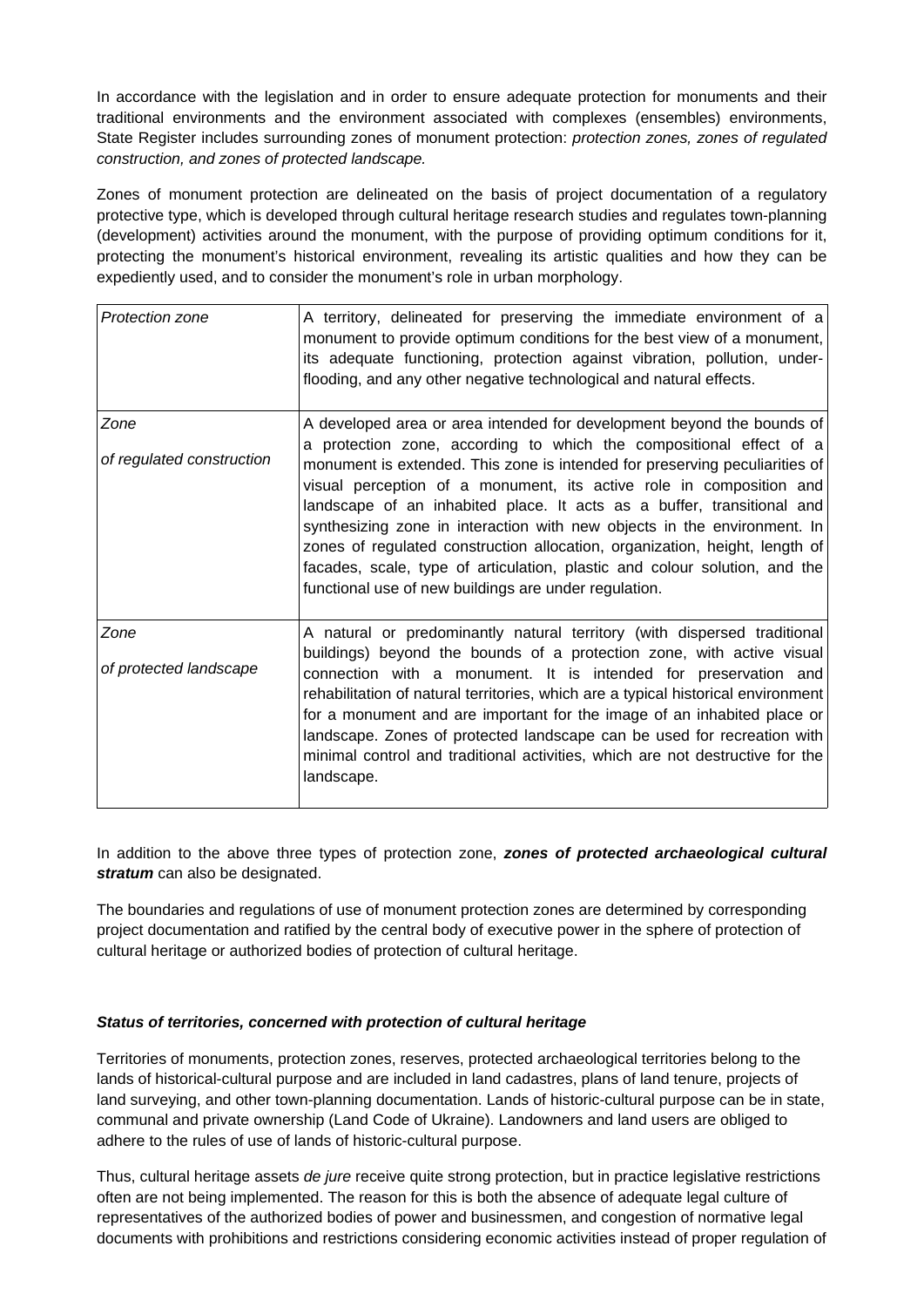these activities. These circumstances often prompt subjects of management to seek for ways of changing the end use of land lots and exclusion of monuments from the special state registers, whereupon objects loose protection from the state.

#### **2.4 Other Protection/Safeguarding Mechanisms for Historic Towns and Settlements**

#### *Creation of historical cultural reserves in Ukraine*

Ensembles and complexes of monuments with outstanding archaeological, aesthetic, ethnographic, historical, artistic or scientific value of the national significance can be proclaimed state historical cultural reserves by the decree of the Cabinet of Ministers of Ukraine; regional/local reserve – by decision of republican (in case of Crimea), regional or local councils.

The main role of a reserve is: to protect and preserve objects of cultural heritage, territories and movable heritage connected with them, and works of monumental, fine and applied arts, as well as the conducting of scientific research, methodological, informational and educational work with the purpose of popularization of cultural heritage and spiritual benefit of the public.

The status of "reserve" enables an opportunity to provide more effective preservation and use of the cultural heritage, creating working places and a scientific base for systematic study and restoration of monuments, elaboration of a territory's development, as well as receiving financial support from the state for these kinds of works.

During the years of independence, the number of historical cultural reserves in Ukraine has doubled in comparison to the soviet period. At present there are 64 functioning reserves in Ukraine.

According to the Cabinet of Ministers of Ukraine Decree of 20.10.2011, N1023-p "On Transfer of Integrated Material Complexes of Historical and Cultural Reserves Under the Competence of the Ministry of Culture of Ukraine" and the Cabinet of Ministers of Ukraine Decree of 09.06.2011, N 552-p "On Transfer of Integrated Material Complex of the National Reserve Sophia Kyivska", 11 reserves under supervision of the MRDCU were transferred under the domain of the MCU: National Reserve "Hlukhiv", National Reserve "Castles of Ternopil Land", National Historic and Architecture Reserve "Kamyanets", National Architecture and Historical Reserve "Chernihiv Ancient", State Historical and Architecture Reserve in the town of Zhovkva, State Historical and Cultural Reserve in the town of Belz, "Krementsko-Pochayivsky" State Historical and Architecture Reserve, State Historical and Architecture Reserve in the town of Berezhany, State Historical and Architecture Reserve "Old Uman", State Historical and Architecture Reserve "Khotyn Fortress" and the National Reserve "Sophia Kyivska". National Historical and Memorial Reserve "Babyn Yar" and "Tombs of Bykovnia" were transferred from the supervision of the Ukrainian Institute of National Memory under the competence of the Ministry of Culture, according to the Cabinet of Ministries of Ukraine Decree of February 14, 2011, N 133-p, "On Charge of National Reserves to the Competence of the Ministry of Culture of Ukraine".

Thus, the management of historic and cultural reserves is executed by: the Ministry of Culture (25 reserves and the Museum-Reserve of Ukrainian pottery in the settlement of Opishne), local authorities and other organizations (38 reserves).

There are 24 historical cultural reserves registered as national reserves funded through the state budget, for example; National Reserve "Sophia Kyivska", National Kyiv Pechersk Historical Cultural Reserve, National Reserve "Chersonesos Taurica", National Reserve "Khortytsia", National Reserve "Hlukhiv" and other. Two of the national reserves – the National Reserve "Sophia Kyivska" and the National Kyiv Pechersk Historical Cultural Reserve – are on UNESCO's World Heritage List. There are 3400 employees working in reserves under the competence of the Ministry of Culture .

Some objects and complexes of monuments from reserves are included into the UNESCO Preliminary World Heritage List:

1. Historic centre of the city of Chernihiv, 9-13th centuries (1989, National Architecture Historical Reserve "Chernihiv Ancient").

2. Archaeological complex "Stone Tomb" (2006, National Historic Archaeological Reserve "Stone Tomb").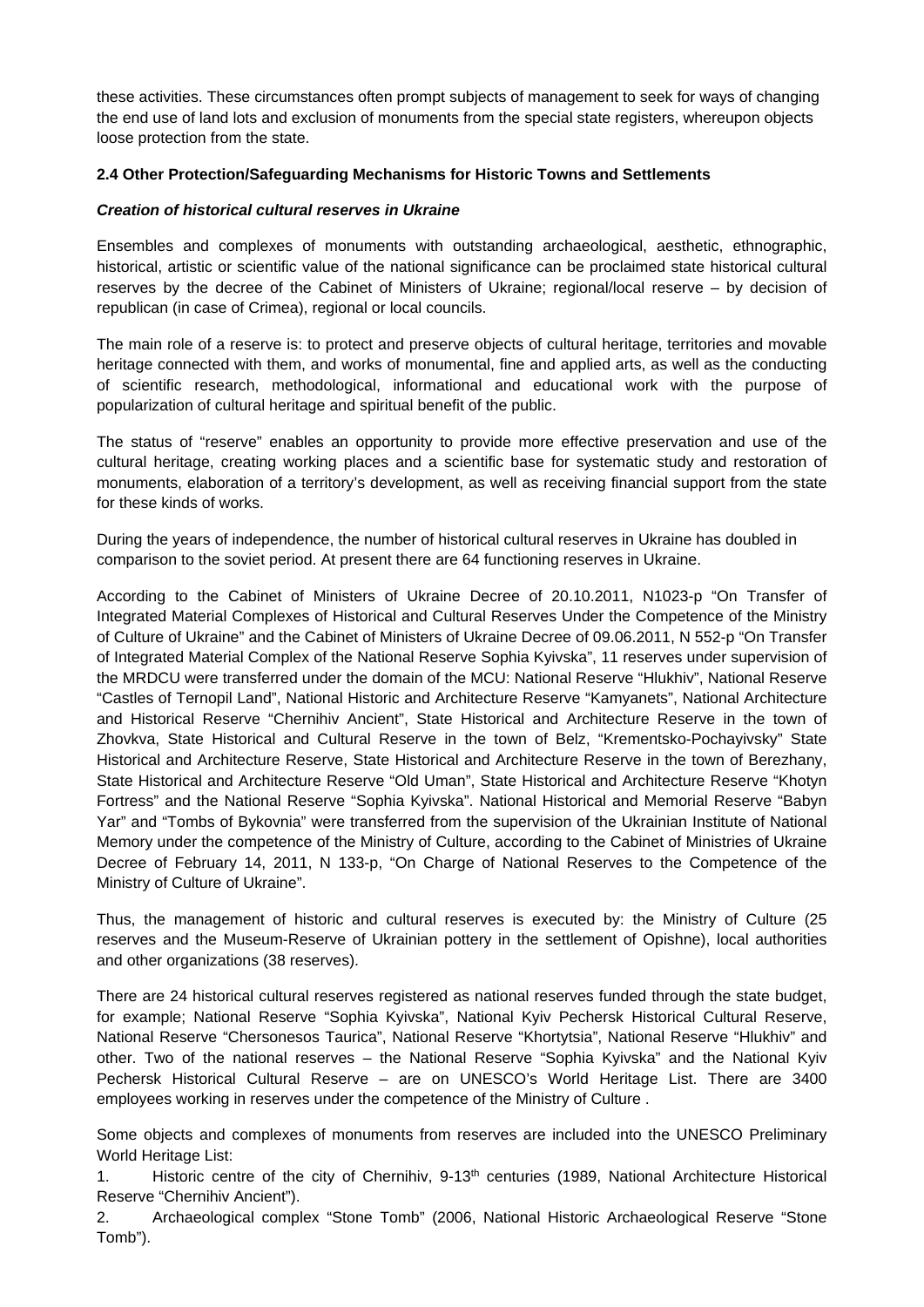3. St. Cyril's and St. Andrew's Churches (2009) as expansion of the nomination (National Reserve "Sophia Kyivska").

4. "Tomb of Taras Shevchenko" and Kanivsky Historical Natural Museum-Reserve (1989; Shevchenkivsky National Reserve in the town of Kaniv).

In recent years, research, exhibition and publishing activities in historical cultural reserves have become more active. The institutions responsible for these activities are constantly seeking new opportunities for obtaining additional (i.e. not central government) funding for their activities, particularly, through the provision of paid services.

Unfortunately, there are many flaws in the organization of work of historical cultural reserves: extremely limited finances; dire conditions in museum premises; problems with storage; insufficient level of information; and, lack of technical and computer equipment to name a few. Daunting problems derive from the lack of plans development and of effective management in most of the reserves, no less problematic is the issue of certification of monuments and cultural heritage assets. Only a few reserves have records for all assets (National Kyiv Pechersk Historical Cultural Reserve, National Historical Museum Reserve "Berestechko Battlefield", National Historical Museum Reserve "Chyhyryn", Shevchenkivsky National Reserve, National Historical Museum Reserve "Hetmans' Capital", National Historical Museum Reserve "Kachanivka", National Historic Archaeological Reserve "Stone Tomb", State Historic Cultural Reserve in Belz, and National Historic Ethnographic Reserve "Pereyasliv"). Monuments and assets from other reserves are partially certified.

The lack of research and project documentation remains one of the most concrete problems. Between 2008-2013, general plans (territorial organization) were developed and approved for eight reserves managed by the Ministry of Culture of Ukraine: National Architecture Historical Reserve "Chernihiv Ancient", National Historic Ethnographic Reserve "Pereyasliv", National Historic Archaeological Reserve "Stone Tomb", National Reserve "Chersonesos Taurica", National Historical and Memorial Reserve "Babyn Yar", National Historical Museum Reserve "Hetmans' Capital", Shevchenkivsky National Reserve in Kaniv, National Kyiv Pechersk Historical Cultural Reserve. However, this documentation was not either not fully developed or is outdated and needs to be updated in order to comply with current Ukrainian legislation in 16 reserves.

The effectiveness of historical cultural reserves is dependent on the creation of state-led, strategic, longterm programmes in the sphere of cultural heritage protection that reflects state policy for cultural heritage protection.

In general terms, the work associated with MCU historical cultural reserves is supported to a satisfactory level. Despite a chronic lack of money, the most urgent restoration and repair works are carried out. Recently these works have been financed through state subsidies.

Moreover, in 2013, proposals were submitted to establish new historic cultural reserves in Ukraine, specifically in the towns of Zboriv (Ternopil region) and Nizhyn (Chernihiv region).

#### *Historical inhabited places of Ukraine.*

These places are registered in the List of Historical Inhabited Places of Ukraine with the purpose of protecting the environment and traditional nature of inhabited places. The MCU proposes sites to be included on List of Historical Inhabited Places of Ukraine (cities and villages), these are then approved by the Cabinet of Ministers according to the Resolution of the Cabinet of Ministers of 26.07.2001 № 878. There are *401 inhabited places* identified on the list.

| Term                 | Definition                                                                              |  |  |
|----------------------|-----------------------------------------------------------------------------------------|--|--|
| Historical inhabited | An inhabited place with a fully or partially preserved historical area, included in the |  |  |
| place                | List of Historical Inhabited Places of Ukraine.                                         |  |  |
| Historical area of   | A part of an inhabited place with preserved cultural heritage and related               |  |  |
|                      | surroundings, which derive from previous periods of development, and are typical        |  |  |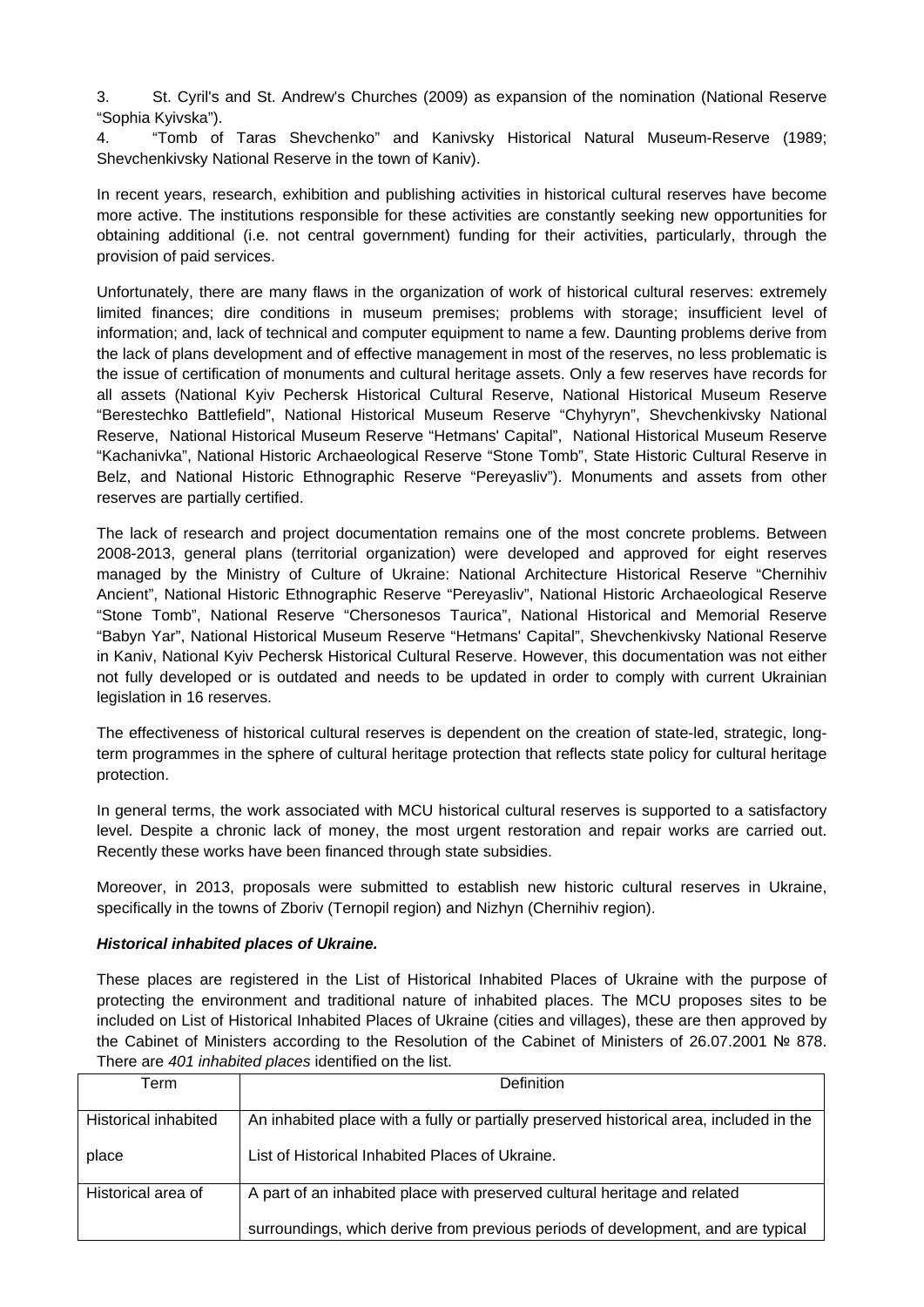| inhabited place       | of certain cultures or periods of development.                                    |
|-----------------------|-----------------------------------------------------------------------------------|
| Traditional nature of | Historically inherited appearance and spatial structure of a historical inhabited |
| environment           | place.                                                                            |

After a city is included in the List of Historical Inhabited Places of Ukraine, either new plans for its development are formulated, or existing plans are updated. A general plan of a city must also be written, defining the strategy of development of a historic inhabited place. This strategy takes into account:

- Renewal of historical planning and spatial structure;
- Restoration, rehabilitation and adaptation of cultural heritage;
- Reconstruction and capital repairs.

For each historical inhabited place, a historical and architectural plan must be formulated as part of a general plan of a city. On the basis of this plan the following must be developed and approved in established order:

- Boundaries of historical areas;
- Boundaries and regulations of use of zones of monuments' protection;
- Local rules of development.

All the documents mentioned above must be written and, in agreement with local authorities, approved by the MCU. When development proposals and plans for reconstruction are being considered in historical areas of historical inhabited places, it is obligatory to submit a historic town planning substantiation report.

Priority areas of town-planning activities in historical inhabited places are:

- Preservation of the cultural heritage and traditional nature of environments;
- Preservation of the town-shaping role of the architectural heritage;
- Facilitation of historical area functions;
- Harmonious combination of new buildings with cultural heritage assets;
- Regulation of new development on height, size, scale, architectural forms.

All of these priority issues determine subsequent town-planning decisions and the socio-economic development of these places.

Historical and architectural plans must be drawn up for 173 historical inhabited places (towns and urban villages), 43.1% of the total (401). However, it should be noted that most of the historical and architectural plans have been now been updated and need to be corrected. Historical areas are defined for 58 towns and settlements.

The best coverage of historical and architectural plans for historic inhabited places can be found in the Autonomous Republic of Crimea, the cities of Kyiv and Sevastopol, Mykolaiv, Chernivtsi and Sumy regions. The least coverage of historical and architectural plans in historical inhabited places is in the Volyn, Zhytomyr, Zakarpattia, Kirovograd, Lugansk, and Khmelnytsk regions.

#### **2.5 Consultation Mechanisms**

The right to unconditional access to cultural heritage for examining their condition, character and mode of use, restoration works, receiving relevant data and carrying out scientific research, belongs to persons authorized by the bodies of protection of cultural heritage.

An owner of cultural heritage, or authorized body or person, who accrues a right of possession, use or management of an object of cultural heritage, or the executor of restoration works, is obliged to permit access to objects of cultural heritage and their territory to persons authorized by the bodies responsible for the protection of cultural heritage, including authorised experts. In addition, citizens can act as civic inspectors and become involved in observing preservation conditions and use of monuments, their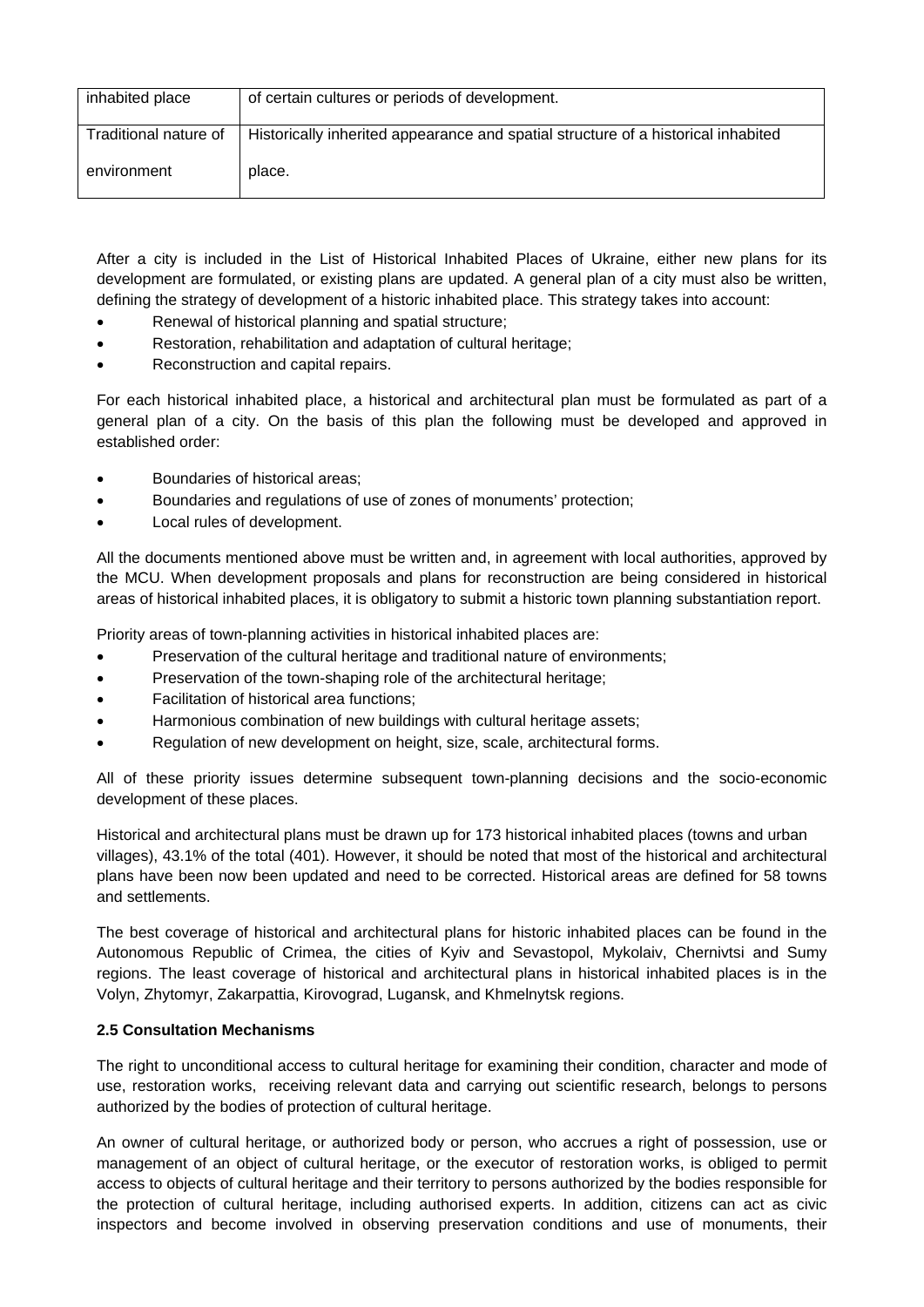territories and protection zones, protected archaeological territories, and historical areas of inhabited places.

The bodies of executive power and local authorities assist:

 The Ukrainian Society for the Protection of Historical and Cultural Monuments (UTOPIK) and other public, research, project organizations, institutions and enterprises of various forms of ownership with cultural heritage protection;

 Enterprises of construction materials and products, specialized organizations and workshops on repair, restoration and rehabilitation of monuments;

With the training of specialists of cultural heritage protection.

In practice, citizens take part in cultural heritage protection through participation in public and nongovernmental organizations (UTOPIK, UNC and ICOMOS), public hearings, public discussions, initiative groups, and through spontaneous situational protests against chaotic development in the larger cities.

Certain surges of activity of public organizations mark the 1970s and 1990s. In the 1970s sacred architecture, which suffered significant loss due to the policy of militant atheism pursued by USSR government, was under the special care of UTOPIK. During this militant atheism only UTOPIK dared to finance restoration works on monuments of religious architecture. Thanks to the authority and financial support of UTOPIK thousands of churches and monastery complexes, and unique examples of wooden architecture, were saved. However, since the end of the 1990s, the UTOPIK's activities reduced considerably. Today, there are virtually no new members and the younger generation do not get involved with the organization.

The Society traditionally carries out a wide range of educational activities:

- publishing science and popular science publications;
- holding numerous public and academic events, drawing attention of both official bodies and the general public to problems in the sphere of monument protection.

In 2015, the Kyiv city society for cultural heritage protection came into being. The society, at expert council meetings, has formulated its opinion concerning the artistic value of objects with communist and national socialist symbols in compliance with the Law of Ukraine "On Conviction of Communist and National Socialist (Nazi) Totalitarian Regimes in Ukraine and Ban on Propaganda of their Symbols". Due to the active position of Kyiv organization of UTOPIK several cultural heritage sites and monuments (covered by law) were preserved. Together with the Department of State Architecture and Building Inspection in Kyiv the society monitors how the cultural heritage laws are followed at the territory of city.

Since 2014 the Ukrainian Committee of the International Council on Monuments and Sites (ICOMOS) has renewed its efforts, preparing a set of statements about the situation in the sphere of cultural heritage. Initiated by the Ukrainian Committee of ICOMOS, the special resolution on monuments in the annexed Crimea was approved at the International ICIMOS Assembly in Florence (2014). The Protocol on establishment of the National Committee of Blue Shield Ukraine was signed in February 2014, at the territory of the National Reserve "Sophia Kyivska", on behalf of the Ukrainian Librarian Association (member of IFLA), Ukrainian National Committee of ICOM, and Ukrainian National Committee of ICOMOS.

Among the most active civic organizations acting in cultural heritage sphere is the Kyiv City Organization for Protection of Historic and Cultural Monuments, Civic Association "Cultural State", All-Ukrainian Council for Cultural Heritage Protection, Civic Network "Opora", Initiative "Let's protect Old Kyiv", Charitable Foundation for Protection of Cultural and Historic Heritage of Lviv, Civic Movement of Lviv.

#### **2.6 Statistical Details**

#### *Level of the financial support from the state (government)*

Between 2010 and 2016, there was a fluctuation in the state budget expenditure on protection of the cultural and natural heritages, decreasing between 2012-2016, with a planned increase in 2017 (see table below). Cultural heritage protection is financed by the Ministry of Culture as well as by the Ministry of Regional Development and Construction and local governments, while the protection of natural heritage was supported by the Ministry of Environmental Protection of Ukraine. One of the peculiarities (and,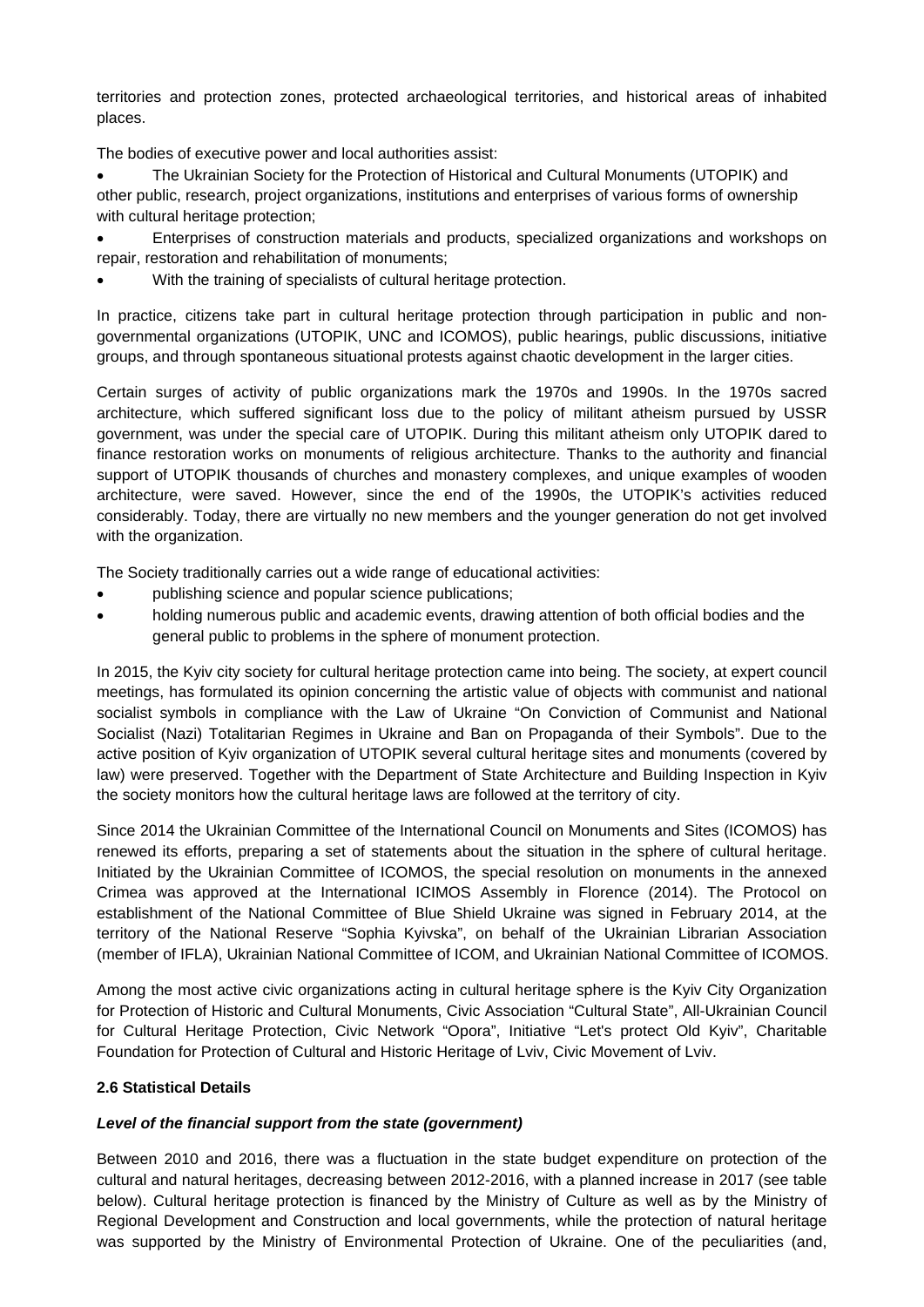obviously, one of the main problems) of cultural heritage budget expenditure (starting from 2015) is that there are no direct grants from the state budget to local budgets for culture, including for the protection of cultural heritage.

# **Table: Structure of the expenditure on the protection of the cultural heritage from the state budget of Ukraine in 2014 and 2016-2017.**

| <b>Items</b><br>οf<br>financing              | 2014 (executed)            | 2016 (approved)            | 2017 (projected)           |
|----------------------------------------------|----------------------------|----------------------------|----------------------------|
|                                              | thousand hrivnas/ $\notin$ | thousand hrivnas/ $\notin$ | thousand hrivnas/ $\notin$ |
| Protection of<br>the<br>cultural<br>heritage | 221, 894/17, 796, 4        | 222, 783, 70/8 130, 8      | 256, 354, 50/9 155, 5      |

Between 2010 and 2016 no single targeted programme was adopted in the sphere of protection of cultural heritage. According to the Law of Ukraine "On the State Budget of Ukraine" expenditure for cultural heritage, other than by the Ministry of Culture, as made by the Ministry of Regional Development and Construction, in 2010 this comprised: UAH 33766600, and in 2016 – UAH 17 000 000, and by the Ministry of Environmental Protection of Ukraine, constituting in 2013 UAH 979 978900, and in 2016 – 376 059 000.

There were also other sources for funding cultural heritage in Ukraine: e.g. through the project "Treasures of close-to-border territories – protection of cultural heritage", a technical support project supported by the EU with two recipients: State Historic Architecture Reserve in the town of Zhovkva (Ukraine); and, gmina Bzozuv (Poland), and an overall budget of €3,550,556; the project "Creation of Integral Tourist Product for the Development of Cultural Tourism in Bukovina" within the framework of TACIS CBC Ukraine-Romania programme, during which repair and restoration works were carried out at the building of Khotyn Fortress  $(13-18<sup>th</sup>$  centuries.). An additional source of funding may be grants from ICCROM, which Ukraine joined in 2015 as was envisaged by the Action Plan for implementing Agreement about association between Ukraine and EU.

# *The number of cultural heritage assets listed*

As of January 1<sup>st</sup> 2016, there were 130,007 monuments of cultural heritage (of national and local importance) listed in Ukraine (compared to 2010 the number has reduced due to the annex of Crimea and partial occupation of Donets and Luhansk regions).

These include:

- 69866 archaeological monuments,
- 53456 historical monuments
- 2434 monuments of monumental art
- 2941 monuments of architecture and city building
- 272 monuments of the gardening art
- 4 landscape monuments
- 11 monuments of science and technology (data of the statistical report of 2015).

# *The number of employees in organizations charged with cultural heritage protection*

As mentioned in section 2.1, organizations charged with cultural heritage protection have only been established in some of the regions of Ukraine, so the average number of specialists working directly on the cultural heritage protection at the level of oblast (region) and cities is between one and three people. The historical and cultural reservations are well staffed. The general number of the employees working in historical and cultural reservations in Ukraine is 2000 persons.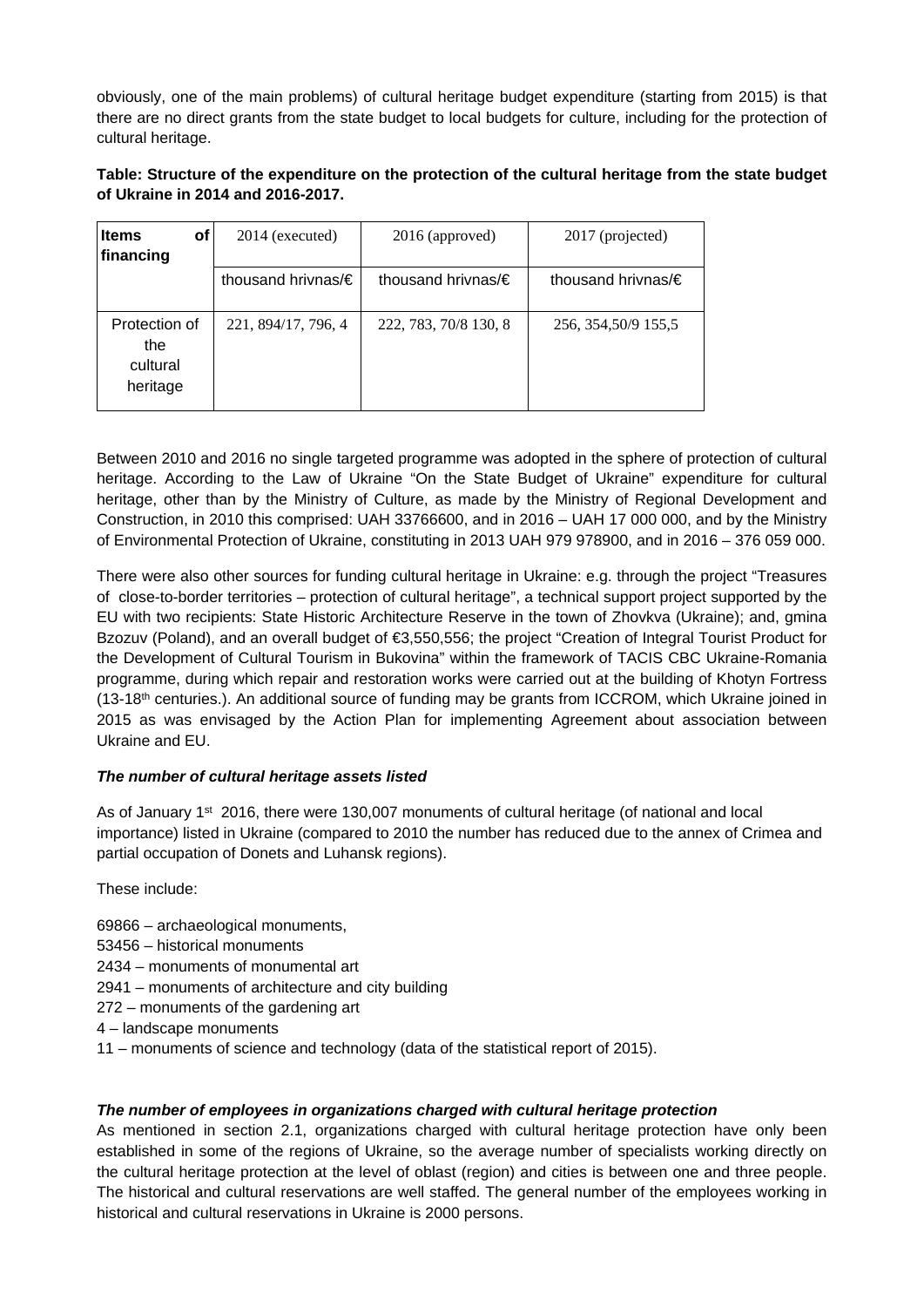| Region                 | <b>Number of employees</b> |
|------------------------|----------------------------|
| Kyiv                   | 524                        |
| Vinnica oblast         | 16                         |
| Volyn oblast           | 12                         |
| Donetsk oblast         | 33                         |
| Zaporizhia oblast      | 183                        |
| Ivano-Frankivsk oblast | 88                         |
| Kyiv oblast            | 195                        |
| Lviv oblast            | 65                         |
| Mykolaiv oblast        | Information not submitted  |
| Poltava oblast         | 122                        |
| Rivne oblast           | 138                        |
| Sumy oblast            | 18                         |
| Ternopil oblast        | Information not submitted  |
| Kharkiv oblast         | Information not submitted  |
| Khmelnytsky oblast     | 7                          |
| Cherkasy oblast        | 237                        |
| Chernivtsi oblast      | Information not submitted  |
| Chernihiv oblast       | 175                        |

#### **2.7 Inventories, Recording Systems and the Planning Process**

According to the Law of Ukraine "On protection of the cultural heritage", cultural heritage must be registered in the State Register of immovable monuments of Ukraine (hereinafter referred to as the Register) under the categories of national or local significance and according to their archaeological, aesthetic, ethnological, historical, artistic and scientific value. The procedure for defining the category of cultural heritage was approved with the decision of the Cabinet of Ministers of Ukraine on 27/12/2001 #1760. After including an immovable asset on the Register, all its elements gain the legal status of the monument. Recently, the Ministry of Culture made the decision to develop and introduce an electronic register of cultural heritage, both tangible and intangible.

Cultural heritage is registered by category: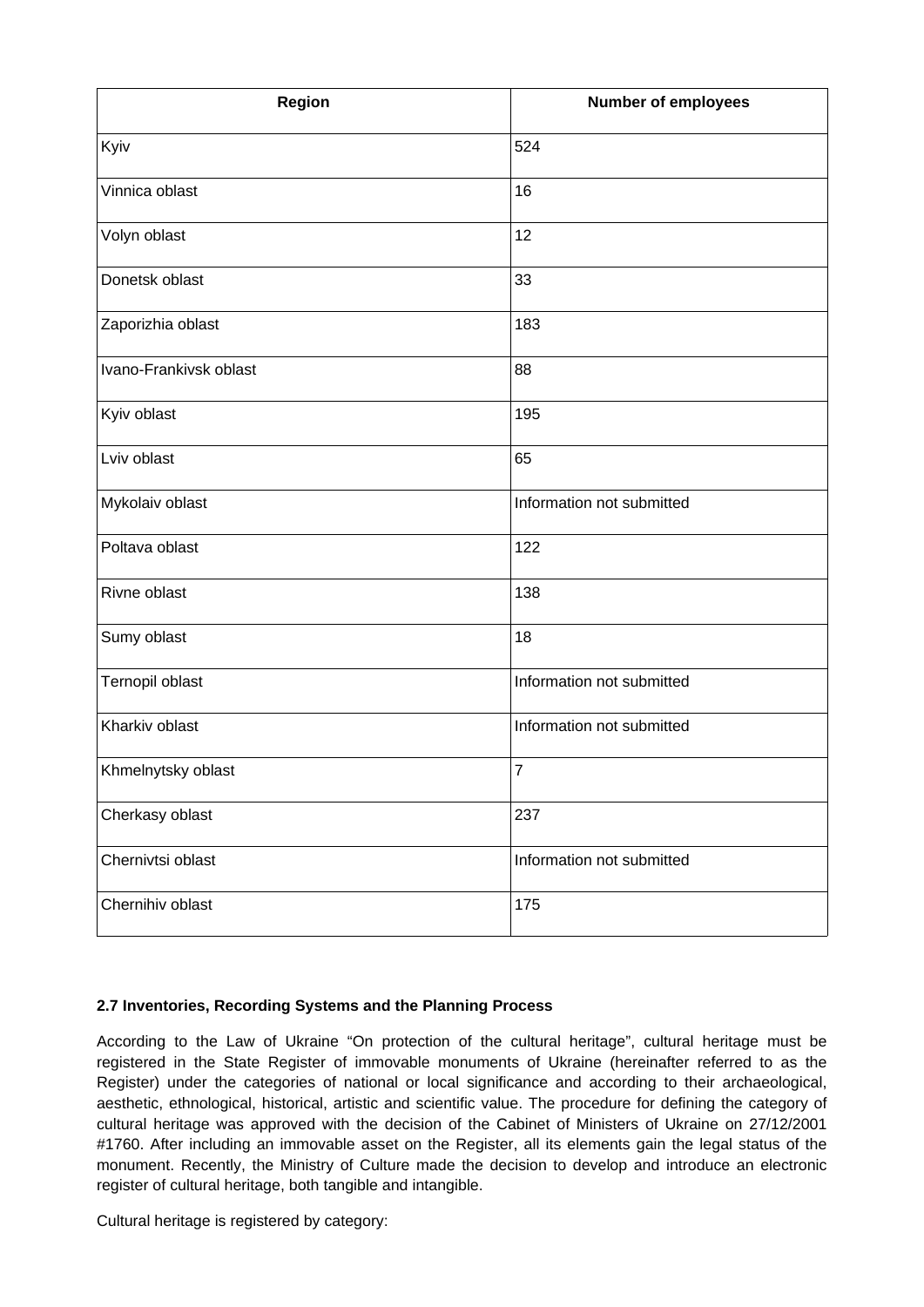upon the decision of the Cabinet of Ministers, when it is a matter of national significance (at the moment two resolutions have been approved "On Including Objects of Cultural Heritage with National Significance into the State Register of Immovable Monuments of Ukraine" N 928 of 03.09.2009 and № 929 of 10.10.2012. There are 891 monuments of this category (including Crimea with 63 monuments), including 331 historic monuments, 66 monuments of architecture, six monuments of city building, 434 monuments of archaeology, 48 monuments of monumental art, five monuments of science and technique, landscape monument;

upon the decision of the central governmental entity responsible for the protection of the cultural heritage, sites of local significance, or submitted by UTOPIK or another civic organization empowered to cultural heritage protection. As of 01.01.2016, 6659 monuments (including Crimea and occupied territories) sites have been added to the State Register of immovable monuments with local significance by orders of the Ministry of Culture of Ukraine. Among them: 2,012 historic monuments; 2,186 architectural monuments of architecture; 26 city-building monuments; 2,195 archaeological monuments; 36scientific and technical monuments; 151 monuments of monumental art, nine parks and gardens art, four landscapes.

 All of these monuments have been given individual numbers. All the cultural heritage proposed for inclusion on the Register must be described using a special record documentation, namely a register card and passport (these must contain the name, data about the place, date of formation, first role, character of contemporary use, degree of integrity, type and sort of heritage, availability of the scientific and project documentation, a short description, photographic documentation of the general appearance, the plan, the protection number of the object, and the date and number of the decision according to which the object was included in the Register). Four copies are made of the register card and passport, one of which is passed to the central governmental body responsible for cultural heritage protection.

The list of monuments included in the Register with an identified title, date of creation, location and protection number, are available in electronic form on the site of the MCU: <http://mincult.kmu.gov.ua/mincult/uk/doccatalog/list?currDir=162162>

The State Register of immovable monuments of Ukraine has been in use since 2005. The regulations for registering monuments in the Register are rather complicated. According to the "Order of the procedure of defining the category of the objects of the cultural heritage for registering in the State Register of immovable monuments of Ukraine" approved by the Cabinet of Ministers on 27/12/2001 N1760, is not possible to register a site without documentation. The registration documentation includes a card, passport, short historical certificate, details about the technical condition and property value.

Changes to the order of registration have been made to simplify the registration procedure and make the Register form more efficient. According to the order of the Ministry of Culture (N158, as of 11.03.2013) "Rules for registering cultural heritage objects", the listing procedure has been simplified. Since passport and reference on property value were excluded from the submission documentation, the cost of s preparing the registration documents has gone down.

There is no significant use of modern information technologies in the registration process. Therefore, the scientific and research institute on heritage protection studies of the MCU has initiatied an electronic register of the heritage monuments objects. The development of the programme "The database of the heritage monuments in Ukraine" is aimed at installing, keeping, sorting, grouping and conducting search operations for information on Ukraine's cultural heritage. The product is based on VIKRO-SOFT ACCESS-2000. The database aims to systemize and order the information about immovable culture heritage on the Registers of Ukrainian monuments of national and local significance. However, there is also urgent need to establish an electronic databases throughout Ukraine. This has been difficult due to a lack of qualified employees in the regions (in the oblast and city departments, responsible for protecting the cultural heritage).

Unfortunately, it is known that culture heritage has at times been removed from the Register to rescind all limitations on its use, for example in order to undertake a radical intervention instead of careful restoration. Also, private owners have been known to let their listed property run to a state of ruin, which leads to its removal from the Register and finally demolition. Integral city building complexes have also been damaged in this way.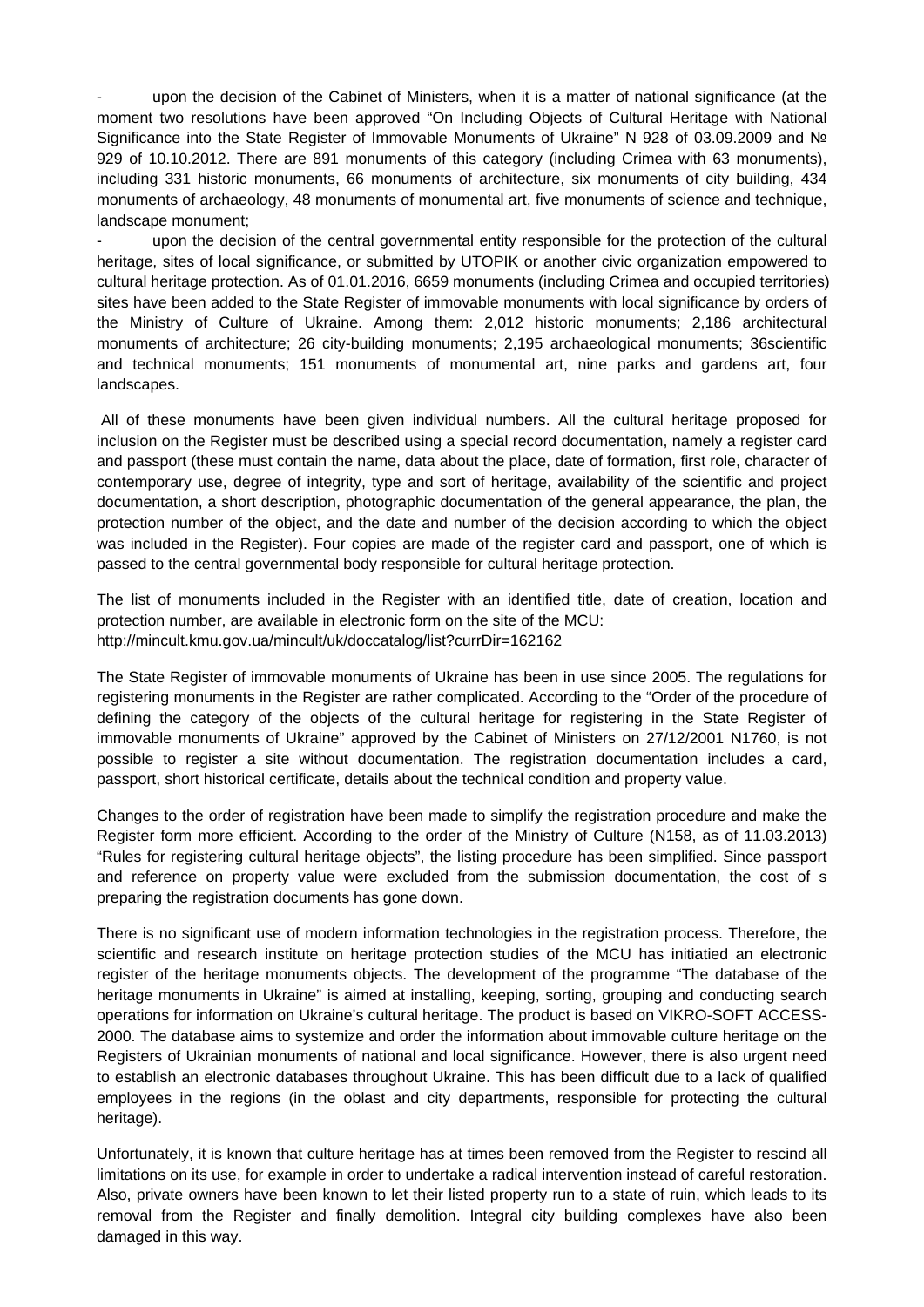Summarizing we could say that the compilation of the State Register of immovable monuments of Ukraine is still not completed and needs to be updated and publicized.

#### **2.8 Integrated Assessment for Planning Policies**

The main laws on the planning of towns and cities include: "On Planning and Development of Territories"; and, "On the Principles of Town Planning", which constitute the legal and organizational principles of planning, development and other territorial uses. These aim to ensure that the constant development of settlements take into account public and private interests.

Territorial planning is conducted on national, regional and local levels.

National-level planning policy is set out in the General scheme of planning of the territories of Ukraine (hereinafter – the General Scheme), which prescribes: the rational usage of the territories of Ukraine; the creation and support of safe, healthy places to live; environmental protection; health care; cultural and historic heritage protection; and, it also defines priorities for the development of location of industrial, social and engineering infrastructure. The General Scheme is developed by the Cabinet of Ministers taking into account the regional adopted territorial planning schemes and is adopted by the Verkhovna Rada (Parliament) (to date, a Scheme has been adopted).

Local level territorial planning is conducted by local councils through their executive organs and by the Kyiv city state administrations. General settlement plans, territorial planning schemes at the local level and other city building documentation, land use regulation have been developed. The procedure for adopting and enforcing decisions as regards following the policy city building documents have also been developed. The legal regulation of the planning, development, building and land use is included in acts, including: state building norms, departmental regulations, as well as regional and local building and development rules.

The state building norms on planning, development and land use are elaborated and adopted by the specially authorized central governmental entity on city building and architecture, in co-ordination with other central governmental entities on the issues of their authority.

Regional rules concerning territorial development and their confirmation from the appropriate entities of city building and architecture, protection of the cultural heritage, land resources, environmental protection, sanitary and epidemiological entities are adopted by regional councils. The adopted rules of territorial development must be published in the regional mass media.

The development of industrial sites requires well-grounded, detailed justification and complex assessment of the resulting activities and their influence on the environment, in particular, in relation to mitigating the impact on atmospheric pollution, water resources, flora and fauna and the protection of the land resources.

Among the main tasks of planning and development of the territories and cities, is the definition of territories with special ecological, scientific, aesthetic, historical and cultural value. The legislation provides for special limitations on planning and development and land use.

For the examination of scientific recommendations and suggestions concerning the direction of development of the cultural heritage, and for discussion of the most important problems arising from this and projects on the protection of the cultural heritage, the central governmental entity on the protection of the cultural heritage creates special scientific methodical councils, enlisting the leading scientists and highly-qualified practitioners for advice.

In 2011, the Law of Ukraine "On Regulation of City Building Activities" abolished regional and local building rules, including the Resolution of Kyiv City State Administration of 17.05.2002, N979 on amendments to Kyiv City Council Resolution of 1979 "About Specification of Boundaries of Historic Cultural Reserves and Protection Zones of History and Culture Monuments in Kyiv".

#### **2.9 Authorization/Consent Procedures**

All owners of monuments, or their parts, or their authorized bodies, which independently form different parts of property, are required to form a protection agreement with the appropriate governmental entity.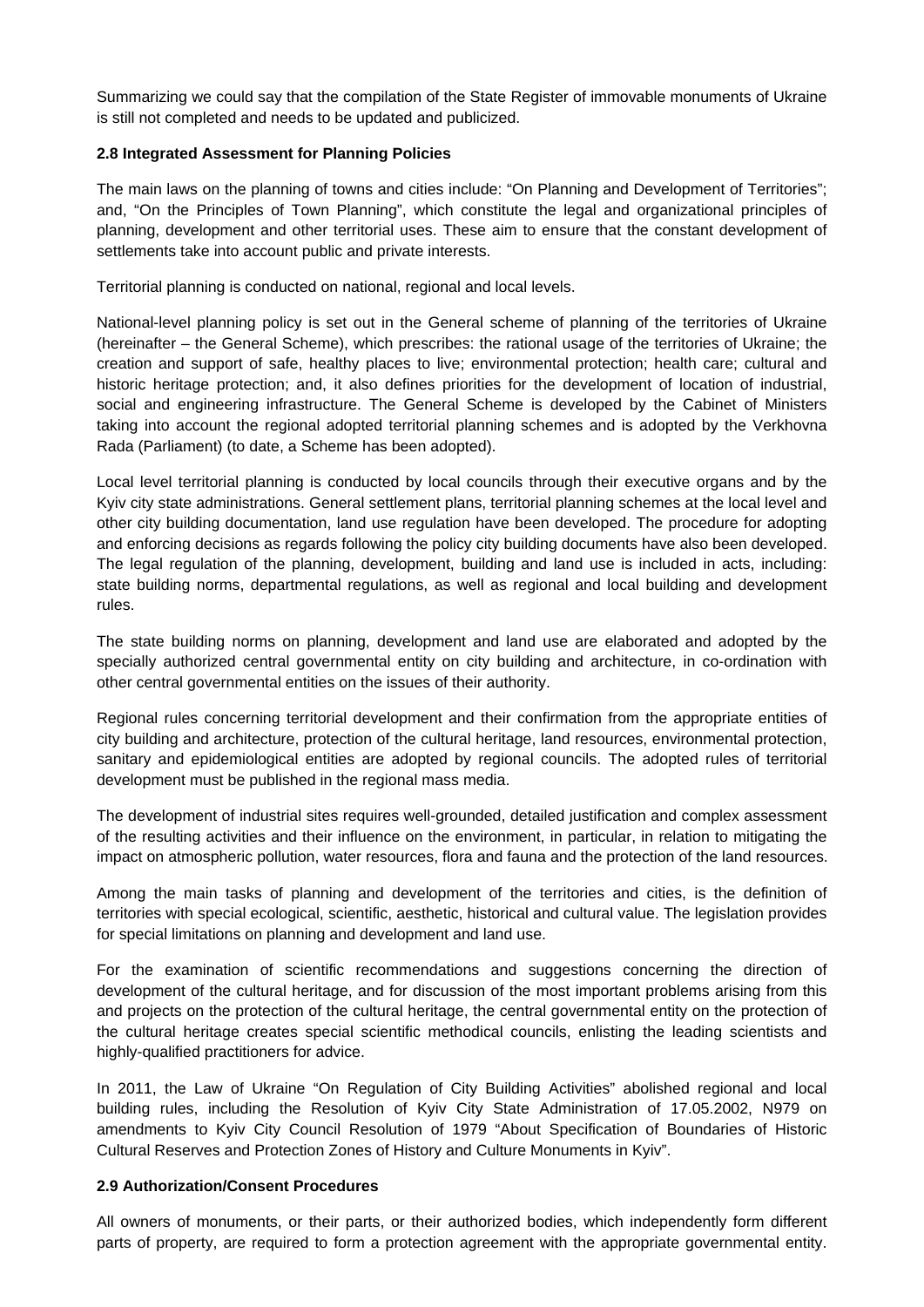The protection agreement establishes the regime of usage of the cultural heritage, including the territories, on which it is situated.

The owner of the monument or relevant authorized body (individual) must ensure the accomplishment of requirements concerning fire prevention measures, sanitation, ecological safety, and a regime of utilization of the monuments of historical heritage and of the connected buildings, territories and associated cultural valuables.

An owner who wishes to conduct any works connected with the conservation, rehabilitation, restoration or development of the territory of a monument of historical or cultural heritage is obliged to submit relevant project documentation to the governmental entity responsible for cultural heritage protection. The works can be conducted only after the project documentation has been approved and after of written permission has been issued by the relevant governmental entity.

In case of discovery of artefacts of an historical or archaeological character, earthwork contractors are required to stop work and inform the responsible governmental entity and local self-government of the territory where the works are being conducted. Such works can only be continued after carrying out archaeological research and with the written permission of the responsible governmental entity has been received.

The conduct of archaeological excavations, research and other earthworks on the territory of the monument of historical heritage or protected archaeological zone or at the historic places of human habitation or research of human activities under the earth surface is governed on the basis of permission issued by the authorized central governmental entities for protection of the cultural heritage. The permission for conducting archaeological research is issued under the provision that the executor of the works will follow the regulations of the authorized governmental entity and has an appropriate qualification issued by the relevant professional council.

Scientific and project documentation for defining the boundaries and regimes of zones applicable to historic and cultural monument protection, historical point plans and special scientific project documentation must all be approved by the science and technological council of the scientific research organization and be agreed with the relevant local self-government, MCTU or the government entity in charge of culture heritage protection and be confirmed by the relevant governmental entity in charge of city building and architecture or its authorized entity.

The scientific project documentation on the restoration of the monuments of historical heritage must be adopted for:

 national monuments – by the central governmental entity on protection of the cultural heritage and the specially appointed architectural and city building entity.

 local monuments and newly found monuments of cultural heritage – by the local authority for the protection of the cultural heritage and the local architectural authority.

In practice these norms are met, but the level of expertise employed in the preparation of the project documentation is generally insufficient. This results in poor quality decisions, and the quality of the works does not meet the state's requirements on the restoration of cultural heritage nor does it meet the state's building norms or those international conventions on cultural heritage ratified by Ukraine.

#### **2.10 Legal Rights of the Private Sector**

There are several forms of ownership: state, municipal and private ownership. According to the Law of Ukraine "On the Protection of Cultural Heritage", monuments (except archaeological) may have any type of ownership.

Until 1990 almost all of the protected monuments were in state ownership. Since independence, the campaign for privatization started and included monuments from the past.

According to clause two of the first chapter of the Law "On the State Privatization programme", the main aim of privatization between 2000-2002 was the creation of the conditions for increasing the effectiveness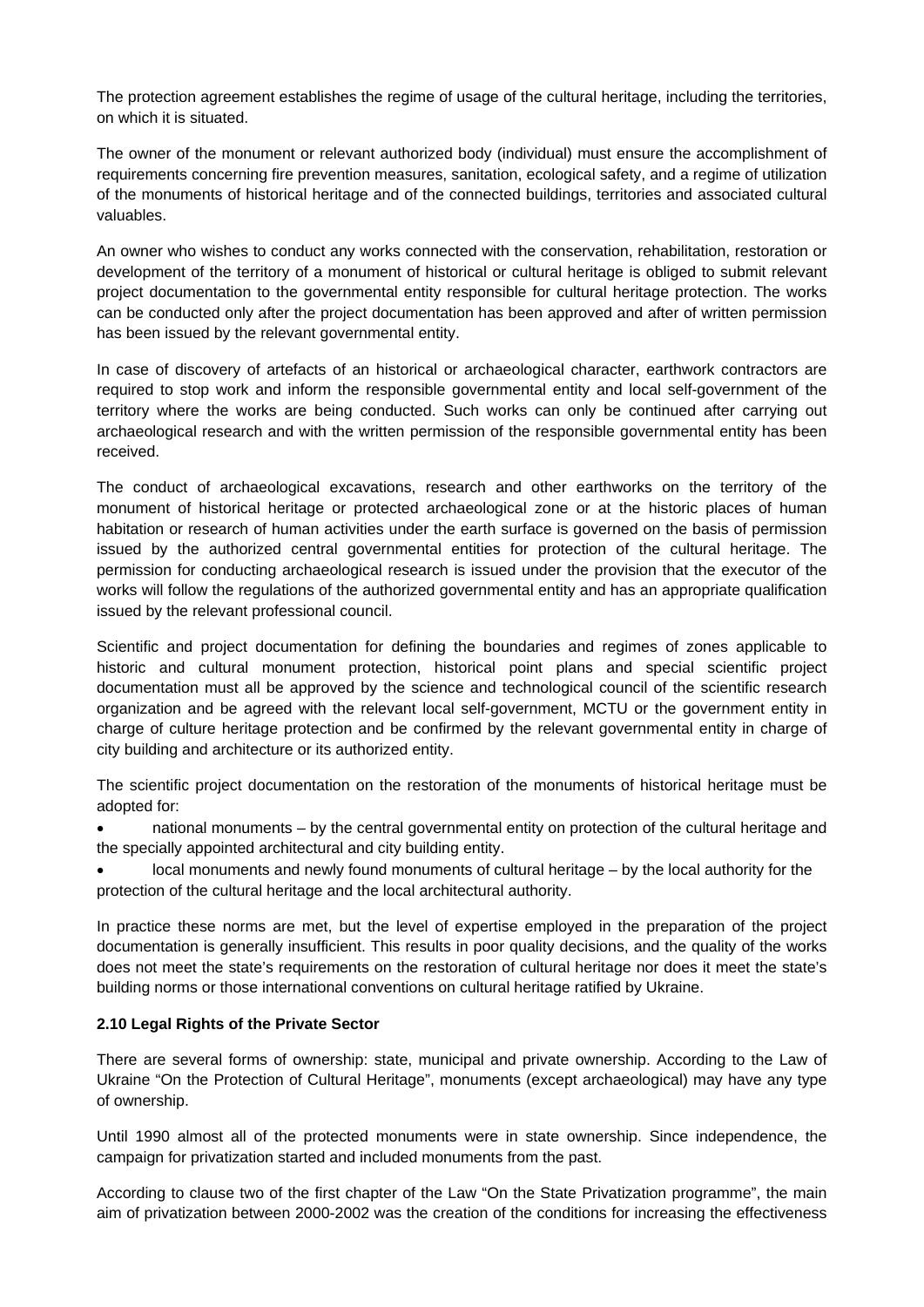of enterprises, companies and organizations and the creation of a competitive environment and acquisition of money to the state budget.

But in practice the transfer of cultural or historical heritage monuments to private ownership did not result in their more effective use. Accordingly, in 2005 the Law "On Temporal Prohibition of the Privatization of the Cultural Heritage" was passed. This law prohibited privatization of cultural heritage until the decision of the Verkhovna Rada concerning cultural heritage not to be privatized. A list of sites was approved on 23 September 2008 in the law "On the List of the Objects of Cultural Heritage, which cannot be privatized". The project was developed by the specialists of the MCU and MRDCU and 2,464 monuments were included.

However, many experts have drawn attention to the disadvantages of this law. For example, today there is no system to connect the material and technical condition of the monuments. It is possible to privatize the Livadia and Masandra palaces in Crimea and the building of the most visited museum in Ukraine; the panorama of the heroic defence and liberation of Sevastopol. Instead, the ruins of the castle in Ternopil oblast, which are currently robbed out for building materials by locals, remain in the ownership of the state (which will never repair the monument). Experts recommend that unitary methods for evaluating monuments on their suitability for privatization be developed, and that new law be urgently drafted and adopted as soon as possibly in Verkhovna Rada. The new law for regulating these issues is the law "On changing the Law of Ukraine ["On the list of the objects of cultural heritage, which cannot be privatized"]" from February 12, 2010 N 1887-VI.

Experts also stress the need for elaborating several normative acts to protect the regional and district museums that are listed as monuments. One of key problems with private ownership is the state control over preservation and use and the need to protect monuments from damage or decay. This task is impossible unless organizations in charge of the cultural heritage protection in every city/region are created.

Cultural heritage that is protected can be alienated or passed by the owner (or the authorized person in possession, using or managing the property) to another legal or physical person, subject to the agreement of the appropriate organization in charge of cultural heritage protection (except in the case of certain monuments, the disposal of which is limited by legislation).

All owners of the monuments of historic heritage – or their authorized organizations – must ratify the protection agreement with the organization in charge of cultural heritage protection. The owner (or authorized person or user) is required to repair and protect the monument from damage or destruction according to the law and the protection agreement. If, as a result of the owner's inactivity, a monument is at risk of damage or destruction, the state can warn the owner that action is necessary. If no measures are taken, the court, following the instigation of the relevant authorities, can take the decision to remedy the problems. In the case of urgent need for action, this can happen without warning and the monument is taken back into state ownership.

#### **2.11 Financial Assistance**

The sources of funding in the sphere of cultural heritage protection may include the monuments owners' 9 or authorized persons) assets and other beneficial payments and donations and other funds not forbidden by the law.

The funding of cultural heritage protection is from the general and special funds of the central and local budgets. Priorities for funding are approved in the annual State Budget law. The organizations in charge of cultural heritage protection are the managers of the special assets. Expenditures on the reservations of national importance come from the central budget.

In many municipalities the management of monuments of local importance is unsatisfactory; a great number of monuments are in a dilapidated state, especially in the countryside and in small towns. The main problems include the absence of specialists and poor administrative decisions on local level.

According to the Accounting Chamber Report of 24.11.2015, N 9-1, during 2013-2015 the Ministry of Culture used resources for protecting cultural heritage inefficiently, which led to about 20% of monuments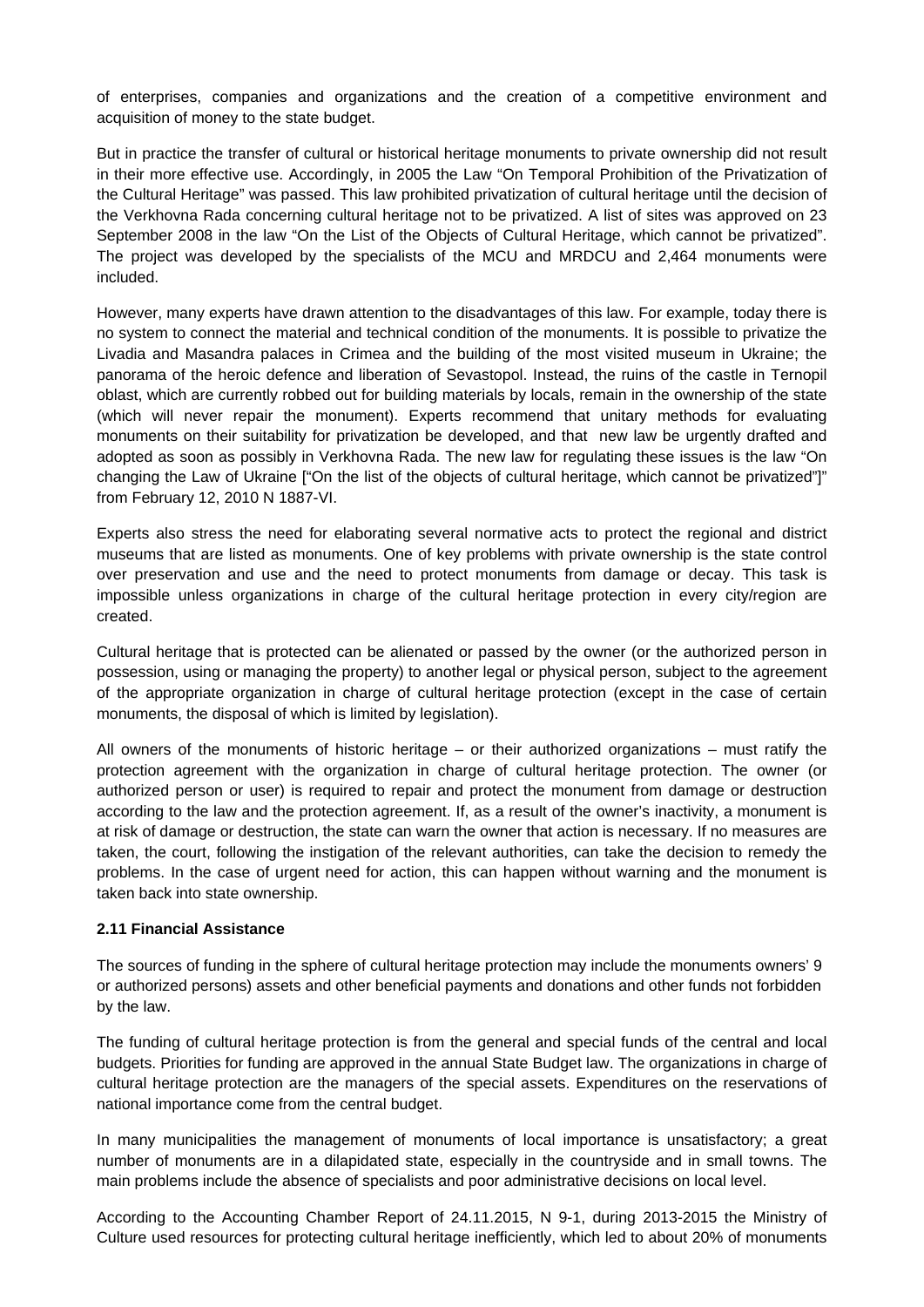located on reserves (193) being deemed in a critical and unsatisfactory condition, more than 40% (329 monuments) require restoration.

The temporal occupation of the territory of Crimea prevents the Ministry of Culture from supervising more than 10,000 monuments cultural heritage, including 272 of national significance, located particularly in the territory of the National Reserve "Chersonesos Taurica" and Sudak Fortress, filial of the National Reserve "Sophia Kyivska".

#### **2.12 Problems and Sanctions**

Ukrainian legislation provides administrative and criminal punishments for the violation of the regulations in the sphere of the cultural heritage protection. The agency in charge of cultural heritage protection has the power to impose financial sanctions on the juridical person, or the owner of the monument of cultural heritage:

| For carrying out illegal works that may inflict or have inflicted In the amount from 1000 to 10000 non-<br>damage to a monument, protected area or the historical area of taxable incomes<br>the inhabited places    |  |
|----------------------------------------------------------------------------------------------------------------------------------------------------------------------------------------------------------------------|--|
| For non-performance of the requirements for protection, In the amount from 1000 to 10000 non-<br>preserving, maintaining, using, restoring and rehabilitating taxable incomes<br>monuments                           |  |
| For not informing or untimely reporting or submitting incorrect In the amount from 100 to 1000 non-<br>information about the discovery of cultural heritage during taxable incomes<br>earthworks or other operations |  |

The decision of the agency in charge of cultural heritage protection concerning fines can be appealed in the court.

According to the Code of Administrative Infringements from 07.12.1984 N 8073-X, the violation of regulations for the protection and use of monuments (cultural heritage) leads to a warning or a fine between 3 - 7 non-taxable incomes. The same sanction applies when the violation is made by officials.

According to article 298 of the Criminal Code (5.04.01 N 2341-III) the intentional illegal destruction, ruin or damage of a cultural heritage monument is punishable by a fine up to 100 non-taxable incomes or imprisonment for up to 5 years. The same deeds perpetrated by public officials are punishable by imprisonment for a term of 3 to 8 years.

The use of financial sanctions, administrative penalties or criminal punishment does not liberate the perpetrator from the obligation to compensate the damage, made to the owner of the monument.

It is also worth mentioning that among the objects of cultural heritage, archaeological objects are the most likely to be subject to unauthorised actions. Considerable harm can be caused to archaeological monuments by illegal excavations (known as *black archaeologists*). However, only a few cases have led to prosecutions, for example, for his part in the illegal excavations at Mamay-Hora, the guilty party was sentenced to 6-months imprisonment and a fine of 7,500 hrivnas. This situation is caused by the difficulty in defining the *corpus delicti* and proving guilt, as well as the absence of a formal regulated procedure for bringing an accused person to trial.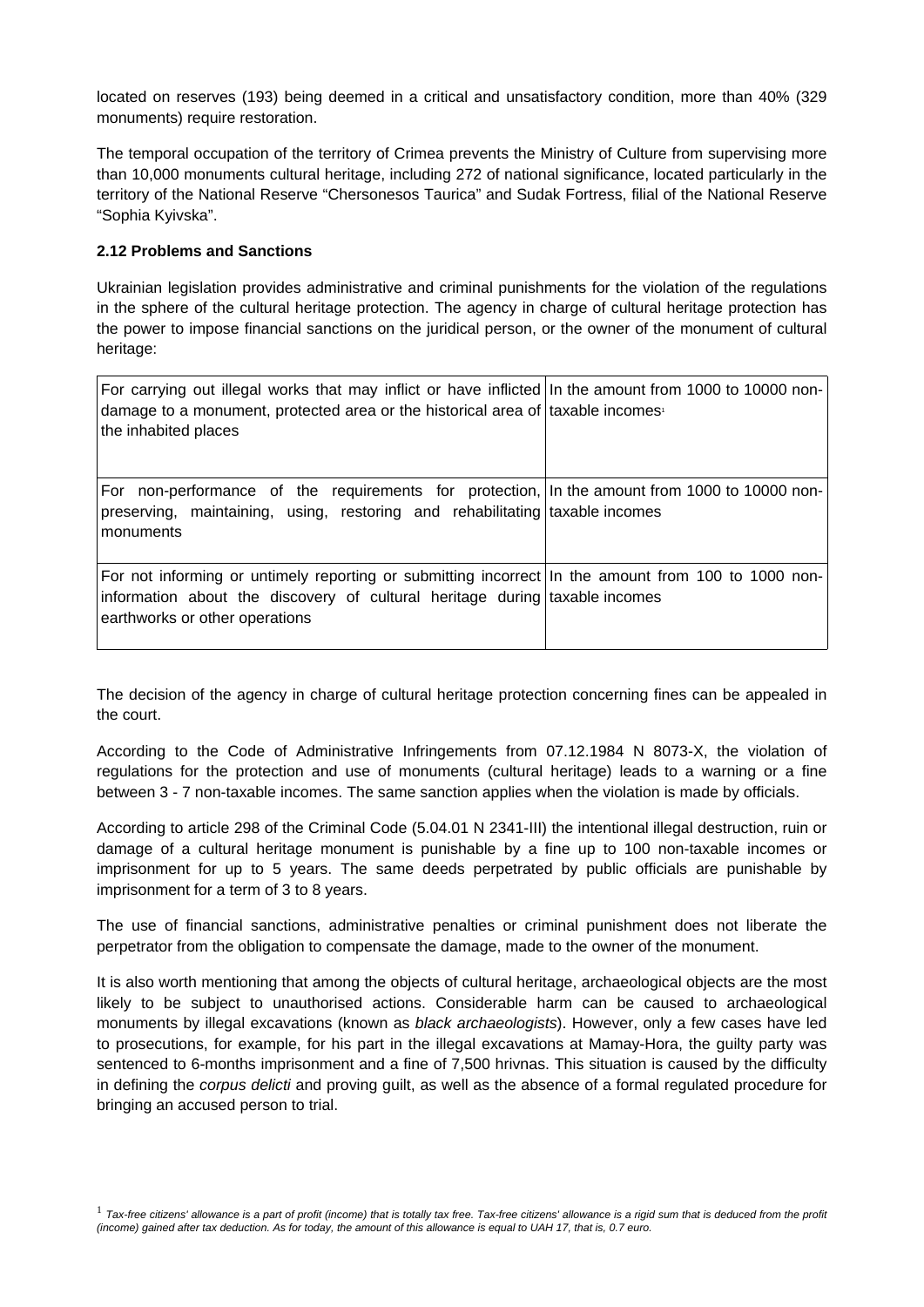Another example could be the illegal earthwork and building initiated by the civic organization "Andriyivska Landscape Alley" at the archaeological monument of the national significance "City of Volodymyr, Citadel of Ancient Kyiv with Foundation of the Church of the Tithes".

# **3. Conclusion**

Expert opinion states that one of the most important problems in the sphere of monument protection in Ukraine is the absence of an effective system of state management, in general, and particularly in the case of reservations:

Firstly, there is no single central agency for making decisions in the sphere of cultural heritage protection: responsibility is divided between the Ministry of Culture, the Ministry of Regional Development and Construction and the Ministry for Environmental Protection.

Secondly, to date, the sphere of cultural heritage suffers due to the inefficient organization of state administration which complicates the implementation of public policy. As a result, in 2012, the State Service for Cultural Heritage Protection was abolished and in 2014, the Department for Cultural Heritage was also abolished.

Thirdly, after 16 years of action under the law of Ukraine "On Protection of Cultural Heritage", the appropriate state agencies at regional level were shut down in almost all of Ukraine oblasts destroying tools of vertical administration in cultural heritage management.

Fourthly, state reservations and cultural heritage sites are subordinated to different governmental entities which manage only those reservations.

Such a situation weakens the state control over the protection and preservation of monuments.

As responsibility for cultural heritage is divided between different governmental entities and organizations, no single state agency has the full picture concerning activities at all the reservations or conditions at sites.

Work on the State Register of immovable monuments is ongoing, and there are even some ruined sites on lists of cultural heritage monuments. Registration procedures should be simplified. Major problems have also emerged concerning the application of "The database of the heritage monuments in Ukraine" (electronic data base) due to the absence of qualified specialists and responsible agencies in the regions. Much information on cultural heritage is still kept in hard copy only due to the lack of technical equipment and specialists. The State Register cannot supply compete or reliable information about cultural heritage.

The absence of borders for the historic and cultural reserves, territories and zones of the heritage protection, as well as the lack of information concerning registered ownership rights, create major obstacles for managing these assets. Among the 59 reserves examined, only 74.5% had defined borders and only 19% had details of land ownership. The protection of monuments is complicated by the fact that the borders of the monuments are not physically marked on the terrain and are not taken into account in land ownership transactions or privatization, which can lead to the complete loss of a monument.

The development of cultural heritage protection is hampered by the absence of qualification personnel in the cultural heritage protection sphere. In 2009, the Ministry of Culture, the Ministry of Regional Development and Construction and the Ministry of Culture and the National Heritage of Poland created the International centre for cultural heritage protection in the town of Zhovkva in order to establish a system of qualification for staff involved in cultural heritage protection. However, the centre cannot count on the state's support, and can no longer carry out its role.

To improve the system of cultural heritage protection the experts recommend activities in the following areas:

1. Create – within the system of executive authorities – a one-off agency with a vertically integrated structure and subdivisions in regional (oblast) and district (rayon) administrations, empowered as a central